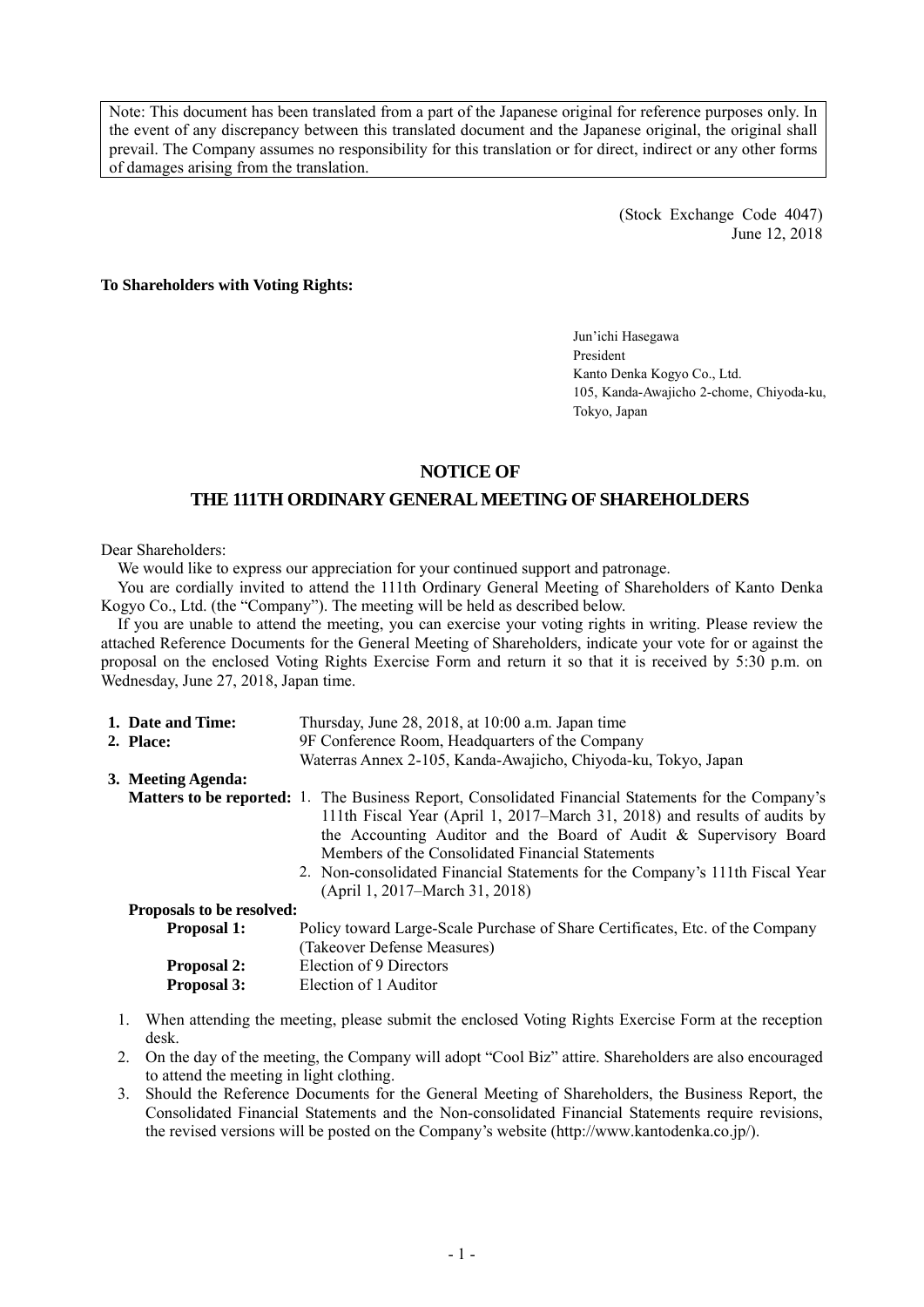# **Reference Documents for the General Meeting of Shareholders**

#### **Proposals and References**

**Proposal 1:** Policy toward Large-Scale Purchase of Share Certificates, Etc. of the Company (Takeover Defense Measures)

With the approval of shareholders at the Ordinary General Meeting of Shareholders held on June 26, 2015 pursuant to Article 17, Paragraph 1 of the Articles of Incorporation of the Company (Note 1), the Company decided to continue the policy toward any purchase of Share Certificates, Etc. (Note 4) of the Company that is intended to achieve or expected to result in a situation in which a particular Group of Shareholders (Note 2) holds voting rights equivalent to a Voting Rights Ratio (Note 3) of 20% or more (hereinafter referred to as the "Current Policy") (we do not make any distinction based on specific means of purchase, such as market transactions or tender offers, but the purchases to which the Board of Directors of the Company has given prior consent are not included; such a purchase shall be hereinafter referred to as a "Large-Scale Purchase" and a person that conducts a Large-Scale Purchase shall be hereinafter referred to as a "Large-Scale Purchaser"). The period of validity of the Current Policy expires at the close of this Ordinary General Meeting of Shareholders (hereinafter referred to as the "General Meeting") and the Company has continually been assessing the role of the Current Policy, including whether or not to extend its period of validity, from the perspective of enhancing the corporate value and ultimately protecting the common interests of the shareholders of the Company while at the same time considering subsequent changes in the circumstances.

As a result of these deliberations, at the meeting of the Board of Directors of the Company held on May 15, 2018, by the agreement of all Directors, the "Basic Policy Regarding What and How a Person Controlling Decisions on the Company's Financial and Business Policies Should Be" (hereinafter referred to as the "Basic Policy") provided for in Article 118, Item (iii) of the Ordinance for Enforcement of the Companies Act was resolved. At the same meeting, the Board of Directors of the Company also decided to propose the continuation of the "Policy toward Large-Scale Purchase of Share Certificates, Etc. of the Company" after revising part of the Current Policy at the General Meeting (the revised policy shall be hereinafter referred to as the "Policy"). Therefore, we hereby request the approval of the shareholders for the Policy. For your information, all four Auditors of the Company have expressed their opinions to the effect that they support the Policy on condition that the specific operation of the Policy is properly carried out.

If the Policy is approved by the shareholders at the General Meeting, the Policy shall take effect immediately upon approval and the period of validity of the Policy shall be through the close of the Ordinary General Meeting of Shareholders of the Company scheduled to be held in June 2021.

There has been no substantial change in the contents from the Current Policy to the proposed Policy.

- Note 1: Article 17, Paragraph 1 of the Articles of Incorporation of the Company prescribes that "the introduction of takeover defense measures shall be decided by the General Meeting of Shareholders." The "introduction of takeover defense measures" is defined by Paragraph 2 of the same Article as "the establishment by the Company of rules and procedures that must be observed, in relation to the purchase of shares and other rights issued by the Company, by the person who intends to undertake such a purchase, as part of efforts to prevent the Company's financial and business policies from being controlled by an inappropriate party in accordance with the Basic Policy Regarding What and How a Person Controlling Decisions on the Company's Financial and Business Policies Should Be."
- Note 2: A Particular Group of Shareholders means:
	- (i) a Holder (including a person deemed as a holder pursuant to Article 27-23, Paragraph 3 of the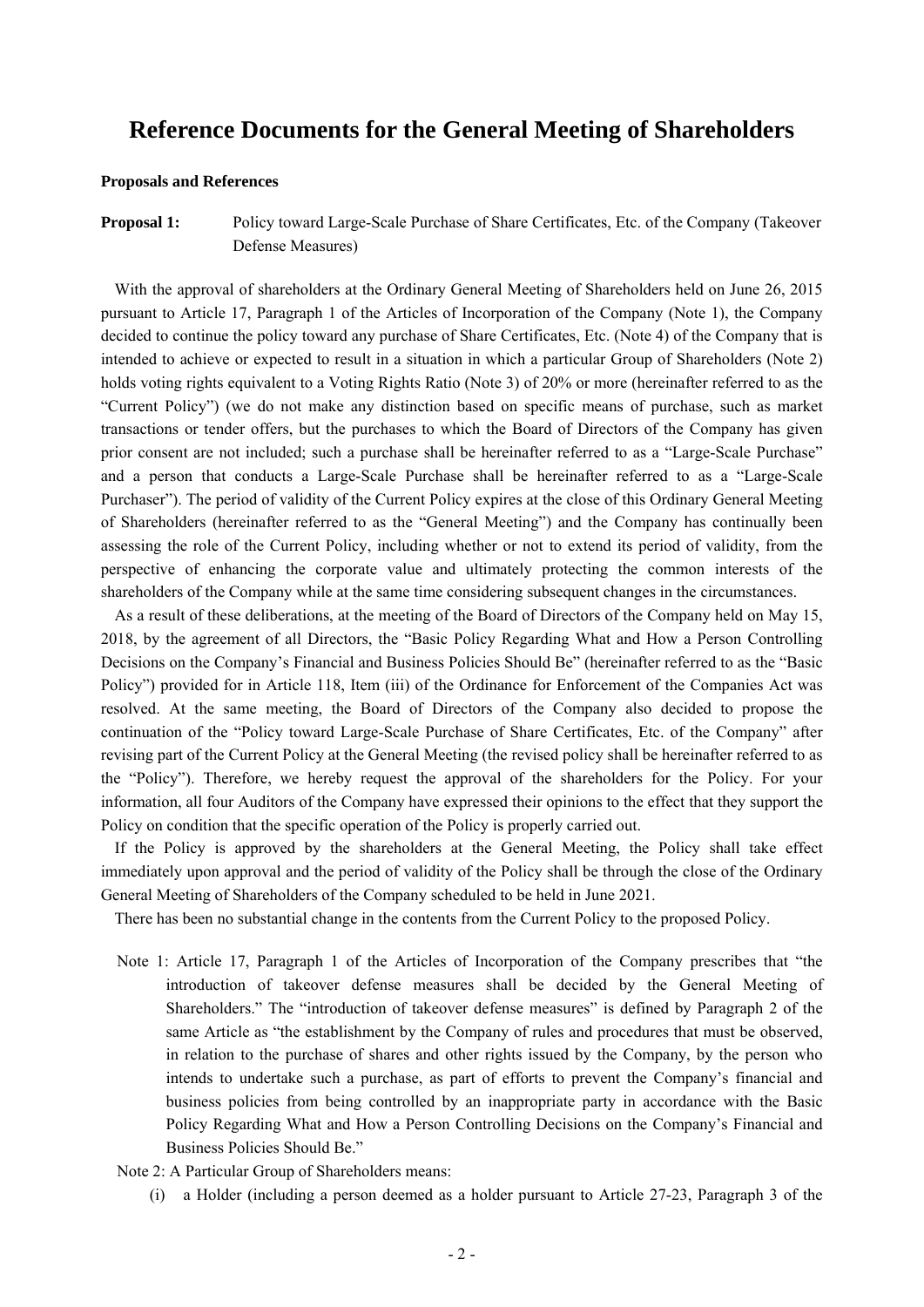Financial Instruments and Exchange Act; the same shall apply hereinafter) and any Joint Holders (provided in Article 27-23, Paragraph 5 of the Financial Instruments and Exchange Act, including a person deemed as a Joint Holder pursuant to Paragraph 6 thereof; the same shall apply hereinafter) of Share Certificates, Etc. (provided in Article 27-23, Paragraph 1 of the Financial Instruments and Exchange Act) of the Company; and a person who has a certain relationship with such a Holder or its Joint Holder that is similar to the relationship between a Holder and a Joint Holder (hereinafter referred to as a "Quasi-Joint Holder"); or

(ii) a person who makes purchases, etc. (provided in Article 27-2, Paragraph 1 of the Financial Instruments and Exchange Act, including any purchase, etc. made on a Financial Instruments Exchange Market) of the Share Certificates, Etc. (provided in Article 27-2, Paragraph 1 of the Financial Instruments and Exchange Act) and any Specially Related Parties (provided in Article 27-2, Paragraph 7 of the Financial Instruments and Exchange Act).

Note 3: Voting Rights Ratio means:

- (i) in the case of Note 2 (i) above, the sum of 1) the Share Holding Ratio (provided in Article 27-23, Paragraph 4 of the Financial Instruments and Exchange Act; in this case, the number of Share Certificates, Etc. Held (the number of Share Certificates, Etc. Held as provided in the same Paragraph; the same shall apply hereinafter) of the Joint Holders in respect of the holder shall be added) of the holder of the Share Certificates, Etc. of the Company and 2) the Share Holding Ratio of the Quasi-Joint Holders of such a holder (provided, however, that in the calculation of the sum of 1) and 2), the number of any redundant Share Certificates, Etc. Held shall be deducted) or
- (ii) in the case of Note 2 (ii) above, the sum of the Shareholding Ratio (provided in Article 27-2, Paragraph 8 of the Financial Instruments and Exchange Act) of the Large-Scale Purchaser and its Specially Related Parties.

In calculating the Shareholding Ratio, the annual report, the quarterly report or the treasury stock purchase report of the Company, whichever document has been most recently submitted to the authorities, may be referred to in deciding the Total Number of Voting Rights (provided in Article 27-2, Paragraph 8 of the Financial Instruments and Exchange Act) or Total Number of Issued Shares (provided in Article 27-23, Paragraph 4 of the Financial Instruments and Exchange Act).

Note 4: Share Certificates, Etc. mean Share Certificates, Etc. as provided in Article 27-23, Paragraph 1 of the Financial Instruments and Exchange Act.

I. Basic Policy Regarding What and How a Person Controlling Decisions on the Company's Financial and Business Policies Should Be

As a public company, the Company permits the shares of the Company to be traded freely. Accordingly, we believe that the intent of shareholders should ultimately be reflected in "who the person controlling decisions on the Company's financial and business policies should be" and that any Large-Scale Purchase of Share Certificates, Etc. of the Company should not be denied unless it is inappropriate or insufficient from the perspective of protecting and improving the corporate value of the Company, and in turn, the common interests of the shareholders of the Company over the medium- to long-term.

However, there is a possibility that a Large-Scale Purchaser is unwilling to provide the Board of Directors of the Company and shareholders with sufficient information and time to determine whether the Large-Scale Purchaser is appropriate as a "person controlling decisions on the Company's financial and business policies." There is also a possibility that the proposed Large-Scale Purchase is inappropriate or insufficient from the perspective of protecting and improving the corporate value of the Company, and in turn, the common interests of the shareholders of the Company over the medium- to long-term, including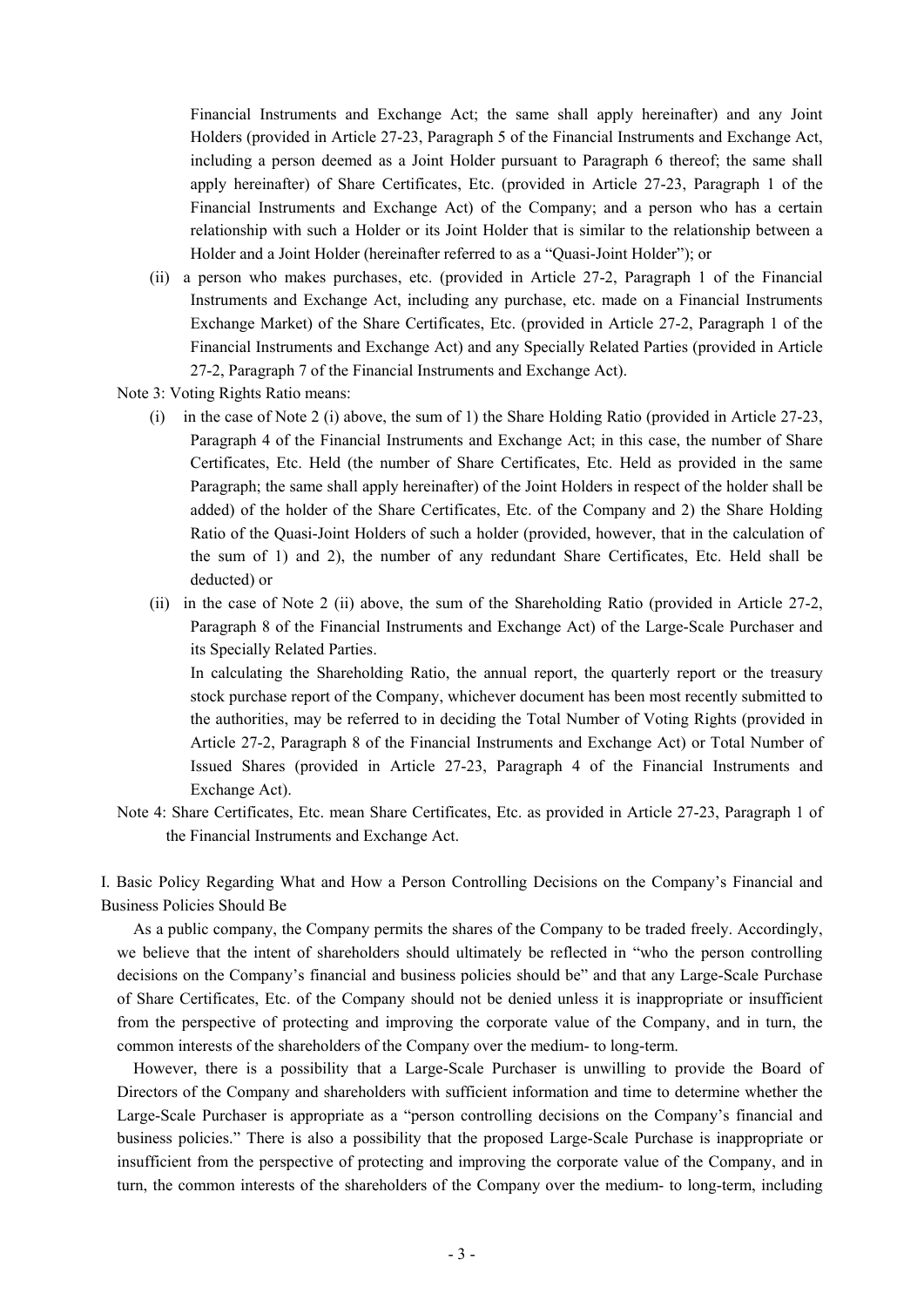the one that is clearly detrimental to the corporate value of the Company, and in turn, the common interests of the shareholders of the Company given the purpose, etc. of the Large-Scale Purchase and the one that will effectively force the shareholders to sell the Share Certificates, Etc. of the Company.

For these reasons, the Board of Directors of the Company believes that a Large-Scale Purchaser should provide the Board of Directors of the Company with necessary and sufficient information regarding share purchases in advance and should only be allowed to commence a Large-Scale Purchase after a certain assessment period for the Board of Directors of the Company elapses, in accordance with certain rules that the Company established and disclosed in advance (hereinafter referred to as the "Large-Scale Purchase Rules"). The Board of Directors of the Company also believes that for the protection of the common interest of the shareholders of the Company, it is necessary to take measures that are considered to be appropriate in accordance with certain reasonable rules established and disclosed in advance by the Company and, in principle, after seeking the judgment of shareholders, against any Large-Scale Purchase that may be inappropriate or insufficient from the perspective of protecting and improving the corporate value of the Company, and in turn, the common interests of the shareholders of the Company over the medium- to long-term.

### II. Efforts to Realize the Basic Policy

The Company has established the following management principles: "Through the quest for constant corporate growth and acquisition of optimum profits, Kanto Denka is working with all its shareholders, users and employees to create a successful company and a prosperous society. To achieve this goal, we are endeavoring to ensure our unique technologies and superior services meet the requirements of our users and build a trusted company based on the principles of sincerity, creativity, prompt response and harmony with nature." In other words, our corporate goal is to "contribute to the realization of a prosperous society while enhancing its corporate value" and to realize this goal, we are working to establish a good relationship with stakeholders including shareholders, local communities, users, and employees.

We believe that the source of the corporate value of the Company is its "unique proprietary technologies" developed through steady research activities and its foundation is the "corporate culture that is caring to people" and "faithful and sincere employees." Since its foundation in 1938 to date, the Company has accumulated electrolysis expertise and know-how, especially the knowledge of hydrofluoric acid electrolysis technologies to efficiently generate a large quantity of high purity fluorine and fluorine-related technologies that can be applied widely to battery materials, pharmaceuticals, agricultural chemicals, etc. The Company will continue to create its "unique proprietary technologies" by improving the skills of its human resources and leveraging the accumulated expertise and strive thereby to enhance its corporate value and contribute to the realization of a prosperous society.

In accordance with its medium-term management plan, the Company is currently aiming to achieve further growth through the creation of a robust corporate structure that will withstand any changes in external environment and also aims to become a "creative development-oriented company" that can incessantly continue to develop new products and offer them in the market by proposing universal manufacturing capabilities and technological solutions. At the same time, based on the CSR-conscious management principles and code of conduct, the Company aims to realize the strengthening of the management structure and the establishment of a corporate culture and to become a company that is trusted by the society and employees as a company for which they are proud to work. Based on the basis recognition that a company is a member of the society, the Company strictly enforces legal compliance and corporate ethics to build a good relationship with stakeholders. In addition, as a company that handles chemicals, the Company will focus on the collection and communication of information relevant to safety and the protection of environment as well as the improvement of the technological strength to implement carefully thought-out safety and environmental measures.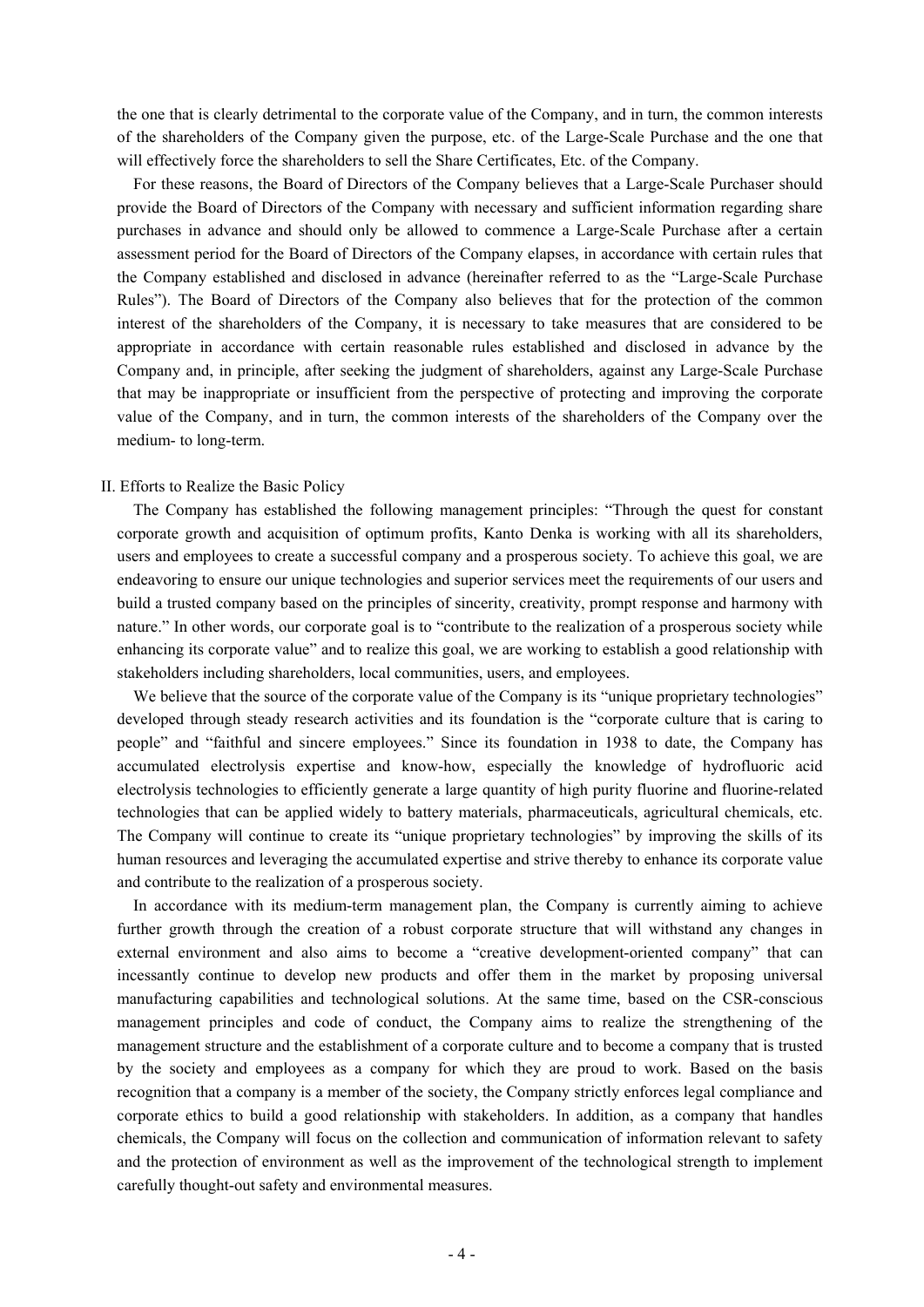- III. Efforts to Prevent Decisions on the Company's Financial and Business Policies from Being Controlled by Inappropriate Parties in the Context of the Basic Policy
- 1. Purpose of the Policy

The purpose of the Policy is to protect and improve the corporate value of the Company, and in turn, the common interests of the shareholders of the Company over the medium- to long-term in accordance with the Basic Policy described in I. above.

We believe that, in the event of a Large-Scale Purchase, the Large-Scale Purchaser should provide the Board of Directors of the Company with necessary and sufficient information regarding share purchases in advance and should only be allowed to commence a Large-Scale Purchase after a certain assessment period for the Board of Directors of the Company elapses, in accordance with the Large-Scale Purchase Rules that the Company established and disclosed in advance. After such information is provided, the Board of Directors of the Company will immediately start to consider its opinion on the Large-Scale Purchase and shall subsequently form and disclose such opinion on the proposed Large-Scale Purchase after careful consideration with advice from outside experts, etc. In addition, the Board of Directors of the Company may negotiate with the Large-Scale Purchaser in order to improve the proposal of the Large-Scale Purchaser or offer the shareholders alternative plans developed by the Board of Directors of the Company, if deemed necessary. Such process shall enable the shareholders of the Company to examine the proposal of the Large-Scale Purchaser and the alternative plans (in the case that any alternative plans are proposed by the Board of Directors of the Company) with reference to the opinion of the Board of Directors of the Company, and thus, the shareholders of the Company shall be given the opportunity to make the final decision as to whether or not to accept the proposal of the Large-Scale Purchaser.

In addition, the Board of Directors of the Company established a certain policy to be applied depending on whether or not the Large-Scale Purchaser Rules are observed, and determined to establish the Policy as efforts in the case of a Large-Scale Purchase by an inappropriate party according to the Basic Policy.

The Policy is in compliance with the three principles set forth in "Guidelines With Respect To Takeover Defense Measures for Securing And Enhancing Corporate Value and Common Interests of Shareholders" made by Ministry of Economy, Trade and Industry and Ministry of Justice and dated May 27, 2005 and has been drafted in reference to "Role of Takeover Defense Measures Based on Recent Changes of Environments" made by Corporate Value Study Group and dated June 30, 2008 and "Principle 1-5 Takeover Defense Measures" of the "Japan's Corporate Governance Code" published by the Tokyo Stock Exchange on June 1, 2015.

For the avoidance of doubt, the Company has not recognized any indication of a specific Large-Scale Purchase regarding Share Certificates, Etc. of the Company at this point. The status of major shareholders of the Company as of March 31, 2018 is as shown in [Exhibit 1].

2. Details of the Large-Scale Purchase Rules

### (1) Outline of the Large-Scale Purchase Rules

The Large-Scale Purchase Rules that the Board of Directors of the Company hereby wishes to establish require that 1) a Large-Scale Purchaser provide necessary and sufficient information regarding the Large-Scale Purchase, that 2) a certain assessment period for the Board of Directors of the Company be secured, that 3) the Board of Directors of the Company present the plans, alternatives, etc., of the management of the Company to shareholders and conduct negotiations with the Large-Scale Purchaser, 4) the establishment of the procedure for, in principle, holding a General Meeting of Shareholders, etc. to

confirm the shareholders' intent as to whether to take countermeasures against the Large-Scale Purchase, and that the Large-Scale Purchaser commence the Large-Scale Purchase only after the completion of the procedures described in 1) through 2) above to secure the opportunity to confirm the shareholders' intent.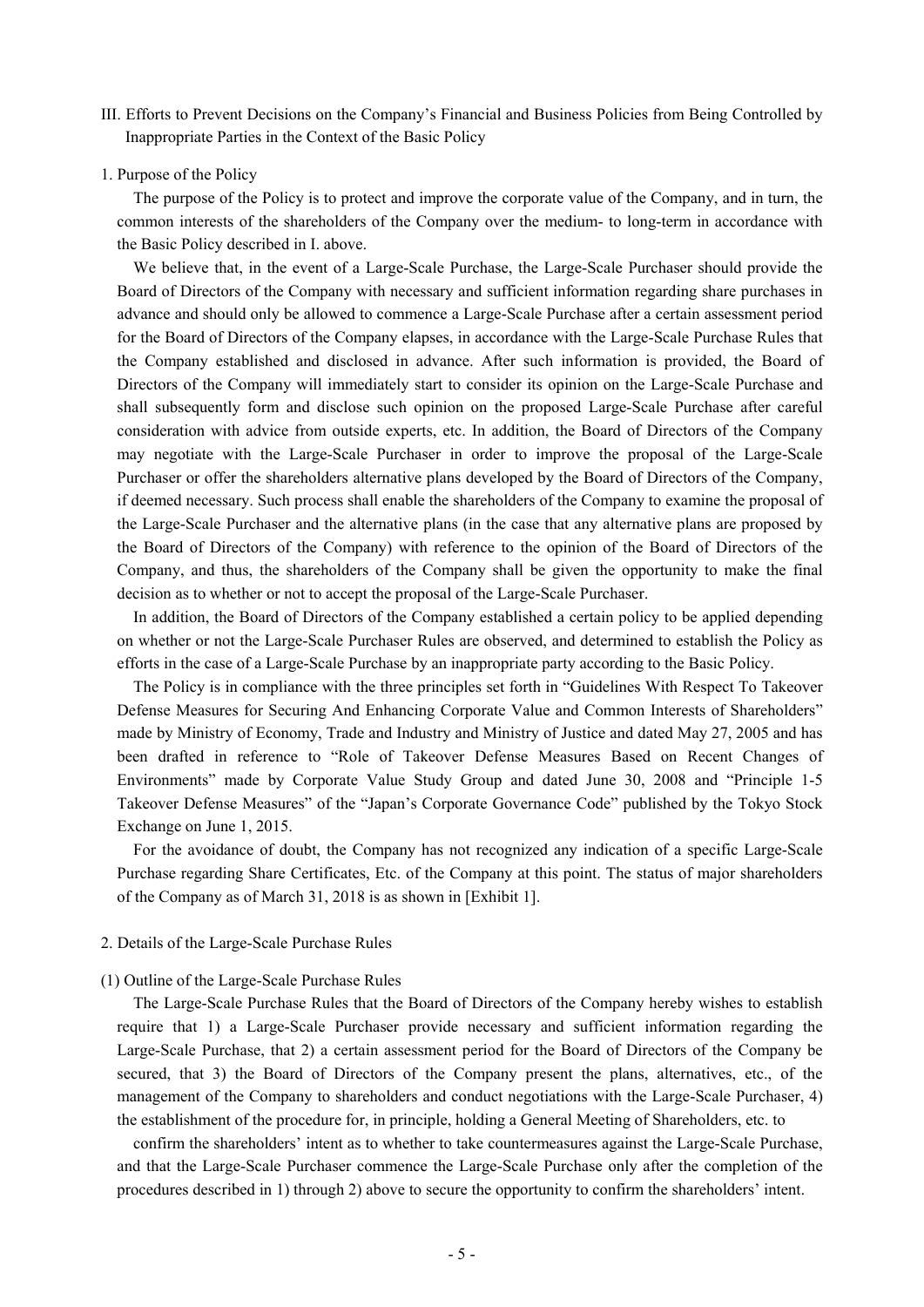### (2) Provision of Information

More specifically, first, a Large-Scale Purchaser is required to provide the Board of Directors of the Company with necessary and sufficient information (hereinafter referred to as the "Necessary Information") to allow shareholders of the Company to make their decision and the Board of Directors of the Company to form its opinion. Part of the general items of the Necessary Information is as set forth below, although specific details of the Necessary Information may differ according to the characteristics of the Large-Scale Purchaser and the details of the Large-Scale Purchase:

- 1) An outline (including information relating to the substance of the business of the Large-Scale Purchaser, capital structure and experience in businesses similar to the Company's business or the Group's business) of the Large-Scale Purchaser and its group (including Joint Holders, Quasi-Joint Holders, and Specially Related Parties);
- 2) The purpose and substance of the Large-Scale Purchase (including amounts/type of the consideration of the purchase, etc., timing of the purchase, etc., structure of related transactions, and legality of the means of purchase, etc., feasibility of purchase, etc. and related transactions);
- 3) The basis for the calculation of the value of the Company's shares and financial resources backing the purchase (including specific names of the financial backers (including substantial backers), financing methods, and substance of related transactions);
- 4) The candidates for the management team (including information regarding experience at businesses similar to business of the Company and the Group), management policy, business plan, financial plan, capital policy, distribution policy, policy of utilization of assets, etc. (hereinafter referred to as the "Management Policy after Purchase") expected after the Large-Scale Purchaser participates in the management of the Company's business; and
- 5) The possibility and substance of any change of the Company's and the Group's relationship with stakeholders, such as business partners, customers, employees, etc., as planned after the completion of the Large-Scale Purchase.

Any Large-Scale Purchaser intending to undertake a Large-Scale Purchase is required first to submit to the Representative Director of the Company a "letter of intent" to comply with the Large-Scale Purchase Rules, which shall specify the name, address, law governing the incorporation, name of the representative, contact details in Japan of the Large-Scale Purchaser and an outline of the proposed Large-Scale Purchase. Within ten (10) business days after receipt of such letter of intent, the Company will deliver to the Large-Scale Purchaser a list of the Necessary Information to be initially provided by the Large-Scale Purchaser. If the information initially provided by the Large-Scale Purchaser is deemed less than as the Necessary Information as a result of the Board of Directors' examination, the Board of Directors of the Company will require the Large-Scale Purchaser to provide additional information until the Company has received all of the Necessary Information.

We will disclose at the time the Board of Directors of the Company deems appropriate all or part of the fact that a Large-Scale Purchase was proposed and the Necessary Information provided to the Board of Directors of the Company, if such disclosure is considered necessary for the shareholders of the Company to make their decisions. When the Board of Directors of the Company determines that the provision of the Necessary Information has been completed, it will notify the Large-Scale Purchaser to that effect and also discloses to that effect to the shareholders of the Company in a timely and appropriate manner.

## (3) Assessment Period for the Board of Directors

Next, depending on the difficulty of the assessment, etc. of the proposed Large-Scale Purchase, subsequent to the completion of the Necessary Information to the Board of Directors of the Company, the Board of Directors of the Company shall be given a period of 60 days (in the case of a purchase of all shares of the Company by way of a tender offer in exchange for cash (in yen) as consideration) or 90 days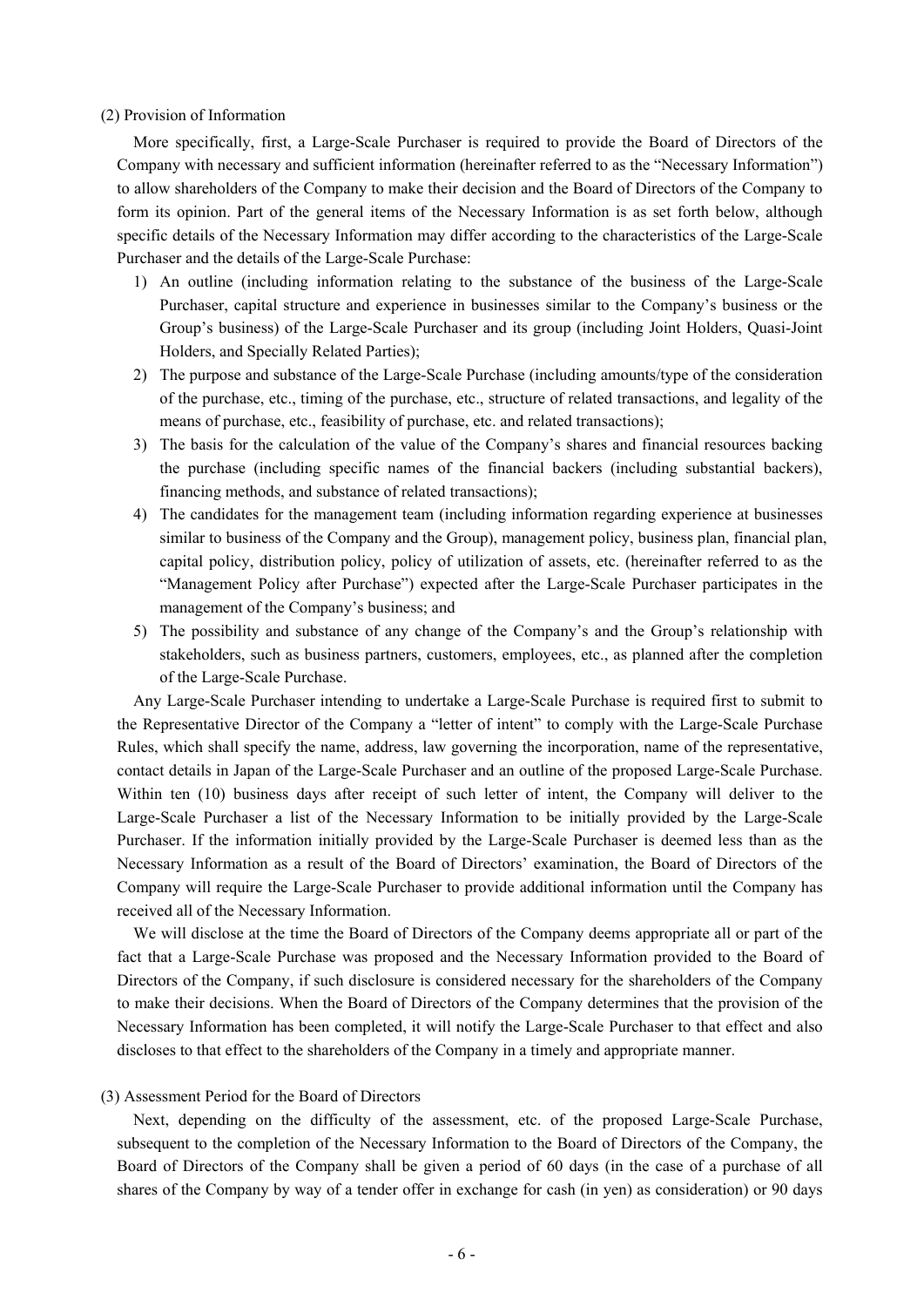(in the case of any other type of Large-Scale Purchase) to assess, examine, negotiate, form an opinion, and develop alternative plans (hereinafter referred to as the "Board Assessment Period"). The Board of Directors of the Company shall thoroughly assess and examine the Necessary Information it receives, in consultation with the Special Committee, and receiving advice from independent outside experts during the Board Assessment Period as needed, and shall carefully form and disclose its opinion on the Large-Scale Purchase. In addition, the Board of Directors of the Company may negotiate with the Large-Scale Purchaser in order to improve the terms of the proposed Large-Scale Purchase or may offer alternative plans to shareholders of the Company, as necessary.

Furthermore, in cases where the Board of Directors of the Company cannot reach a resolution determining whether to take the countermeasures within the Board Assessment Period under unavoidable circumstances, for example, due to the failure of the Special Committee to make recommendations as to whether to take the countermeasures within the Board Assessment Period, the Board of Directors, based on a recommendation of the Special Committee, may extend the Board Assessment Period up to 30 days to the extent necessary. If the Board of Directors of the Company decides to extend the Board Assessment Period, it shall disclose the specific period of extension decided and the reason for the necessity of such specific period to shareholders, in accordance with the applicable laws and regulations and financial instruments exchange regulations.

### (4) Special Committee

In the same manner as under the Current Policy, the Special Committee is established as a body to ensure that the Policy is properly applied and to prevent arbitrary decisions by the Board of Directors of the Company. The Special Committee shall have at least three members and in order to be able to judge fairly and neutrally, its members shall be elected from Outside Directors of the Company and Outside Auditor of the Company or outside knowledgeable persons such as attorneys-at-law, who are independent from the executive members of the management of the Company. The names and personal histories of those who are scheduled to be elected as Special Committee Members at the meeting of the Board of Directors to be held immediately after the General Meeting are shown in [Exhibit 2]. The outline of the Special Committee is given in [Exhibit 3].

In making a significant determination pertaining to the Policy, including whether the Large-Scale Purchaser has observed Large-Scale Purchase Rules (see III 3. (1) below), whether to extend the Board Assessment Period (see III 2. (3) above), and whether the Large-Scale Purchase is inappropriate or insufficient from the perspective of protecting and improving the corporate value of the Company, and in turn, the common interests of the shareholders of the Company over the medium- to long-term (see III 3. (1) Note 5 below), the Board of Directors of the Company shall always consult with the Special Committee and respect the recommendations of the Special Committee to the utmost extent.

#### (5) Procedure for Confirming the Shareholders' Intent

Subsequent to the expiration of the Board Assessment Period, the Company shall, in accordance with the provisions of III 3. (1) (2) below, confirm the intent of the shareholders of the Company as to whether to take countermeasures against the Large-Scale Purchase before deciding whether to take such countermeasures.

However, in the cases described below, the Board of Directors of the Company may determine whether to take countermeasures without confirming the shareholders' intent. In such cases, the Board of Directors of the Company shall also consult with the Special Committee and determine whether to take countermeasures by respecting the recommendations of the Special Committee to the utmost extent:

1) Where it is considered that the Large-Scale Purchase will seriously damage the common interests of the shareholders of the Company, including the case where the Large-Scale Purchaser does not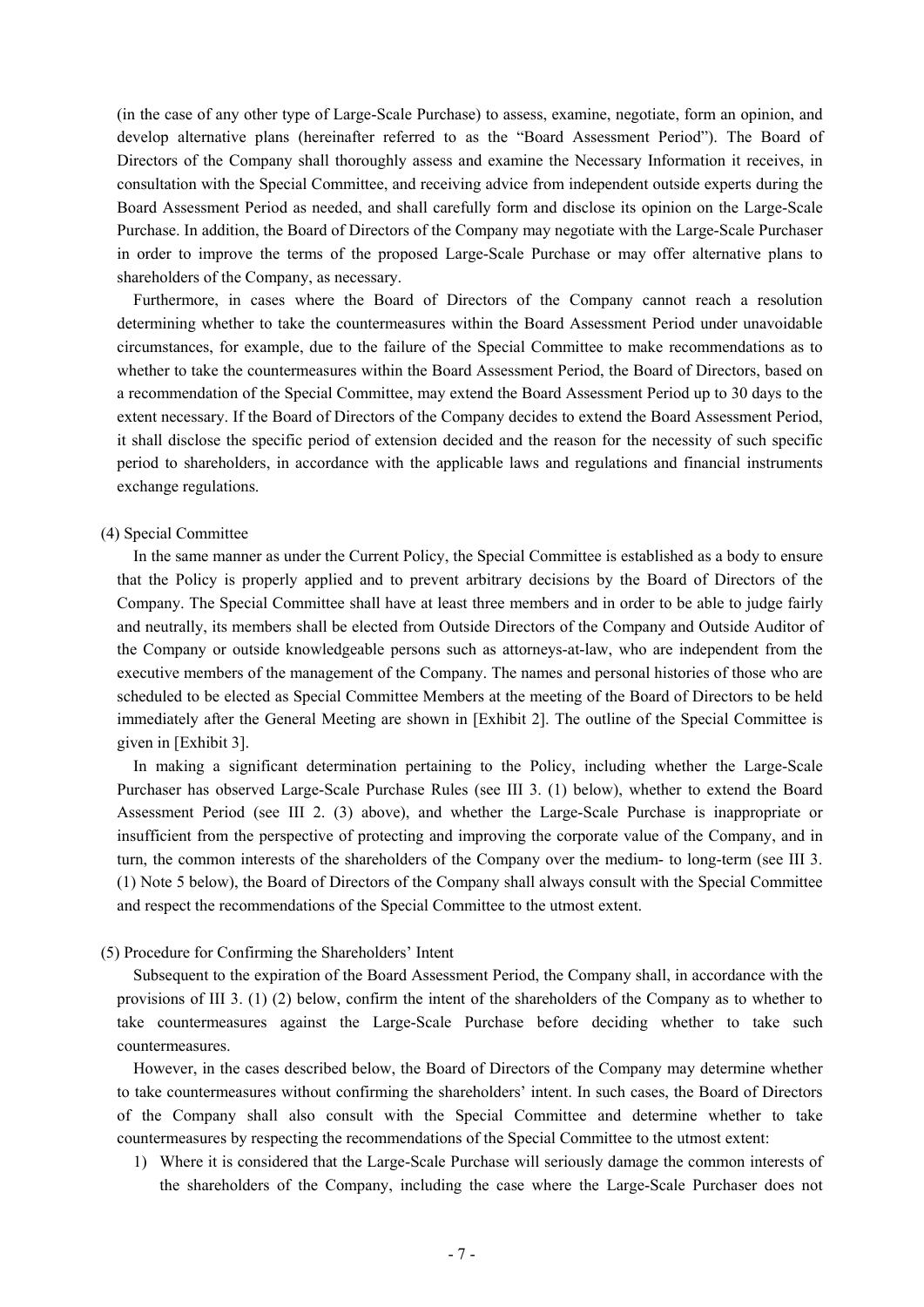sincerely pursue rational management and its gaining control of the Company will likely cause irreparable damage to the Company or will in fact likely coerce shareholders to sell their shares (specific examples of such cases are described in III3. (1) Note 5 (i) and (ii) below); and

2) Where the Large-Scale Purchaser does not observe the Large-Scale Purchase Rules.

The intent of the shareholders of the Company shall be confirmed by voting at a General Meeting of Shareholders under the Companies Act or a similar proceeding (hereinafter referred to as "General Meeting, etc.") in accordance with the procedure prescribed below. If the Board of Directors of the Company holds a General Meeting, etc., it shall take or shall not take countermeasures against the Large-Scale Purchase in accordance with the result of the voting at the General Meeting, etc. In determining the shareholders who can exercise voting rights at a General Meeting, etc., the Board of Directors of the Company establishes a record date (hereinafter referred to as the "Record Date") and give public notice of the Record Date in a way that is stipulated in the Articles of Incorporation of the Company at least two (2) weeks before the Record Date. (However, in the case where the General Meeting, etc. is an Ordinary General Meeting of Shareholders, the Record Date shall be the record date of the Ordinary General Meeting of Shareholders prescribed in the Articles of Incorporation of the Company and the public notice of it will not be given.):

- 1) The shareholders who can exercise voting rights at a General Meeting, etc. shall be the shareholders recorded in the shareholder register as at the end of the Record Date.
- 2) If a General Meeting, etc. is held, the notice of convocation shall be sent to the shareholders who can exercise voting rights at least two (2) weeks before the date of the General Meeting, etc.
- 3) A resolution at a General Meeting, etc. shall be passed by a majority vote of the attending shareholders who can exercise voting rights.

In the case where there has been, for example, a significant change in the information, etc. for shareholders to vote at a General Meeting, etc., the Board of Directors of the Company may change the Record Date or postpone or cancel the General Meeting, etc. by respecting the recommendations of the Special Committee to the utmost extent even after it has established the Record Date of the General Meeting, etc.

- 3. Policy toward Large-Scale Purchases
- (1) In the Event a Large-Scale Purchaser Observes the Large-Scale Purchase Rules

If a Large-Scale Purchaser observes the Large-Scale Purchase Rules, the Board of Directors of the Company, even if it disagrees with the proposed Large-Scale Purchase, will not, in principle, take countermeasures against the Large-Scale Purchase, while it may present its views to the shareholders of the Company by expressing an objection to the proposal of the Large-Scale Purchase or by offering alternative plans. The Board of Directors of the Company believes that the shareholders of the Company should make their own decision as to whether or not they accept the proposal of the Large-Scale Purchaser upon consideration of such proposal and the opinion on such proposal and alternative plans provided by the Company.

However, if the Board of Directors of the Company determines that the Large-Scale Purchase is inappropriate or insufficient from the perspective of protecting and improving the corporate value of the Company, and in turn, the common interests of the shareholders of the Company over the medium- to long-term (Note 5) (the Board of Directors shall make such a determination by consulting with the Special Committee and by respecting the recommendations of the Special Committee to the utmost extent (see III 2. (4) above)), it may take measures that it considers appropriate for the protection of the interest of the shareholders of the Company based on the Directors' duty of due care of prudent manager. If the Board of Directors of the Company carries out a gratuitous allotment of stock acquisition rights as a specific countermeasure, the outline of such allotment shall be as described in [Exhibit 4].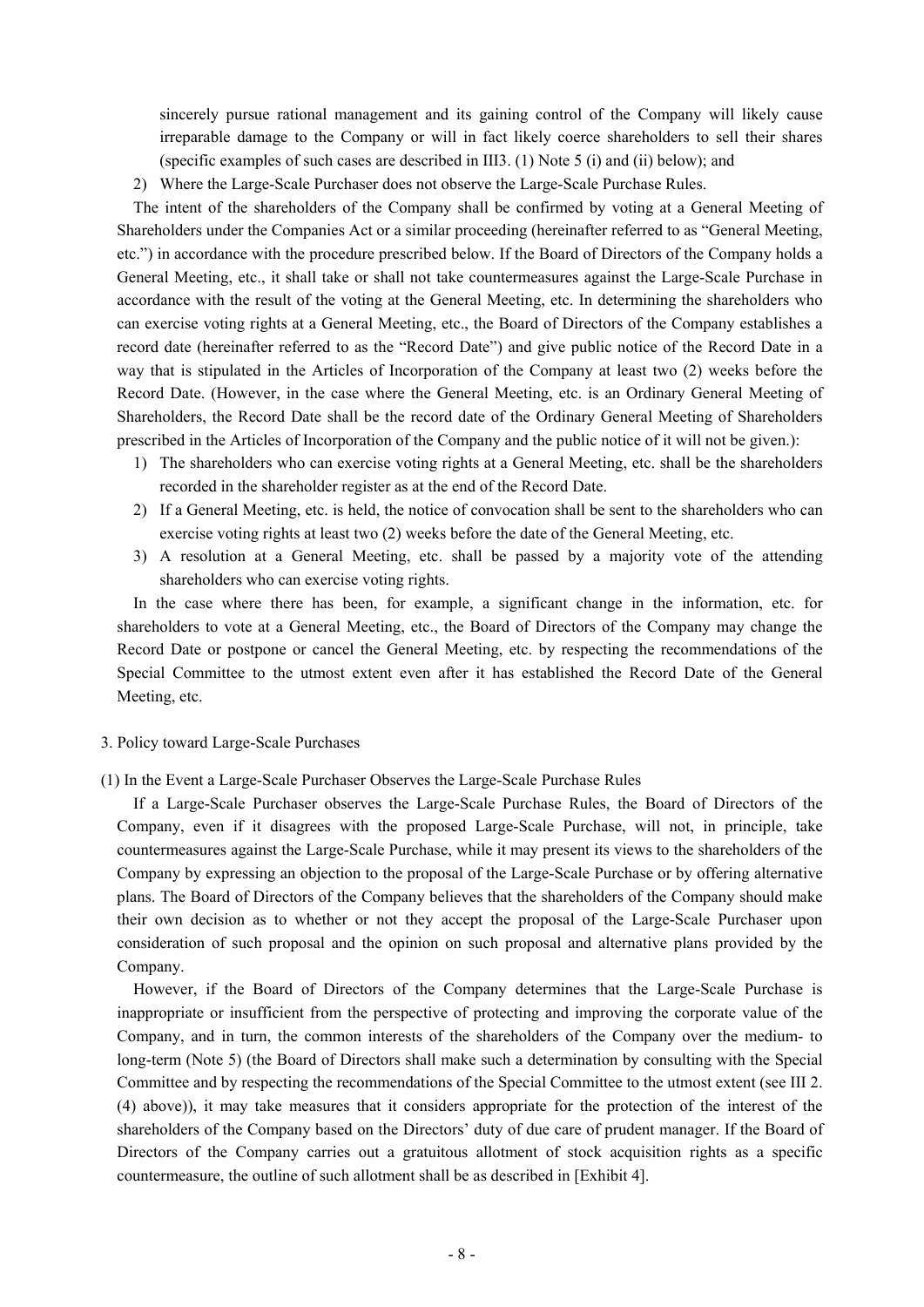As stated in III 2. (5) above, in determining whether to take countermeasures in an exceptional case mentioned above, the Board of Directors of the Company shall, in principle, hold a General Meeting, etc. to seek the judgment of the shareholders in order to secure the objectivity and reasonableness of its determination. When the Board of Directors of the Company has determined that the Large-Scale Purchase in question is inappropriate or insufficient from the perspective of the protection/improvement of the corporate value of the Company, and in turn, the common interests of shareholders over the medium- to long-term, the Board of Directors may hold a General Meeting, etc. to seek the judgment of the shareholders as to whether the Large-Scale Purchase is inappropriate or insufficient from the perspective of the protection/improvement of the corporate value of the Company, and in turn, the common interests of shareholders over the medium- to long-term and countermeasures should be taken against it.

However, in the case where it is considered that the Large-Scale Purchase will seriously damage the common interests of the shareholders of the Company, including the case where the Large-Scale Purchaser does not sincerely pursue rational management and its gaining control of the Company will likely cause irreparable damage to the Company or will in fact likely coerce shareholders to sell their shares (specific examples of such cases are described in Note 5 (i) and (ii) below), the Board of Directors of the Company may determine whether to take countermeasures against it without confirming the shareholders' intent. In making such a determination, the Board of Directors of the Company shall assess the specific details of the Large-Scale Purchaser and the Large-Scale Purchase and the influence of the Large-Scale Purchase on the common interests of the shareholders of the Company by taking into account the Necessary Information, including the Management Policy after Purchase, provided by the Large-Scale Purchaser, and obtaining the advice of outside experts, etc., as necessary, and consult with the Special Committee and give utmost respect to its recommendations.

- Note 5; A Large-Scale Purchase is inappropriate or insufficient from the perspective of the protection/improvement of the corporate value of the Company, and in turn, the common interests of shareholders over the medium- to long-term if, for example, the Large-Scale Purchaser falls under any of the following cases:
	- (i) Where the Large-Scale Purchaser proposes a purchase that is clearly detrimental to the corporate value/common interest of shareholders as in the cases listed in 1) through 4) below:
		- 1) Where the Large-Scale Purchaser, while not having any intention to participate in corporate management in good faith, is purchasing shares of the Company solely for the purpose of selling the shares to related parties of the Company at a high price after driving the stock price higher;
		- 2) Where the Large-Scale Purchaser is purchasing shares of the Company for the purpose of so-called "scorched management" by, for example, temporarily controlling the management of the Company and having the intellectual property, know-how, confidential business information, major business partners and customers, etc., which are necessary for the management of Company, transferred to the Large-Scale Purchaser or its group companies;
		- 3) Where the Large-Scale Purchaser is purchasing shares of the Company with the intention to use the assets of the Company as a security for or to fund the repayment of the obligations of the Large-Scale Purchase or its group companies after gaining control of the management of the Company; and
		- 4) Where the Large-Scale Purchaser is purchasing shares of the Company for the purpose of temporarily controlling the management of the Company and having the Company sell or otherwise dispose of expensive assets such as real estate and securities to pay high dividends temporarily out of the gain on such disposal, thereby taking the opportunity of a rapid increase in stock price due to temporarily high dividends and selling the shares of the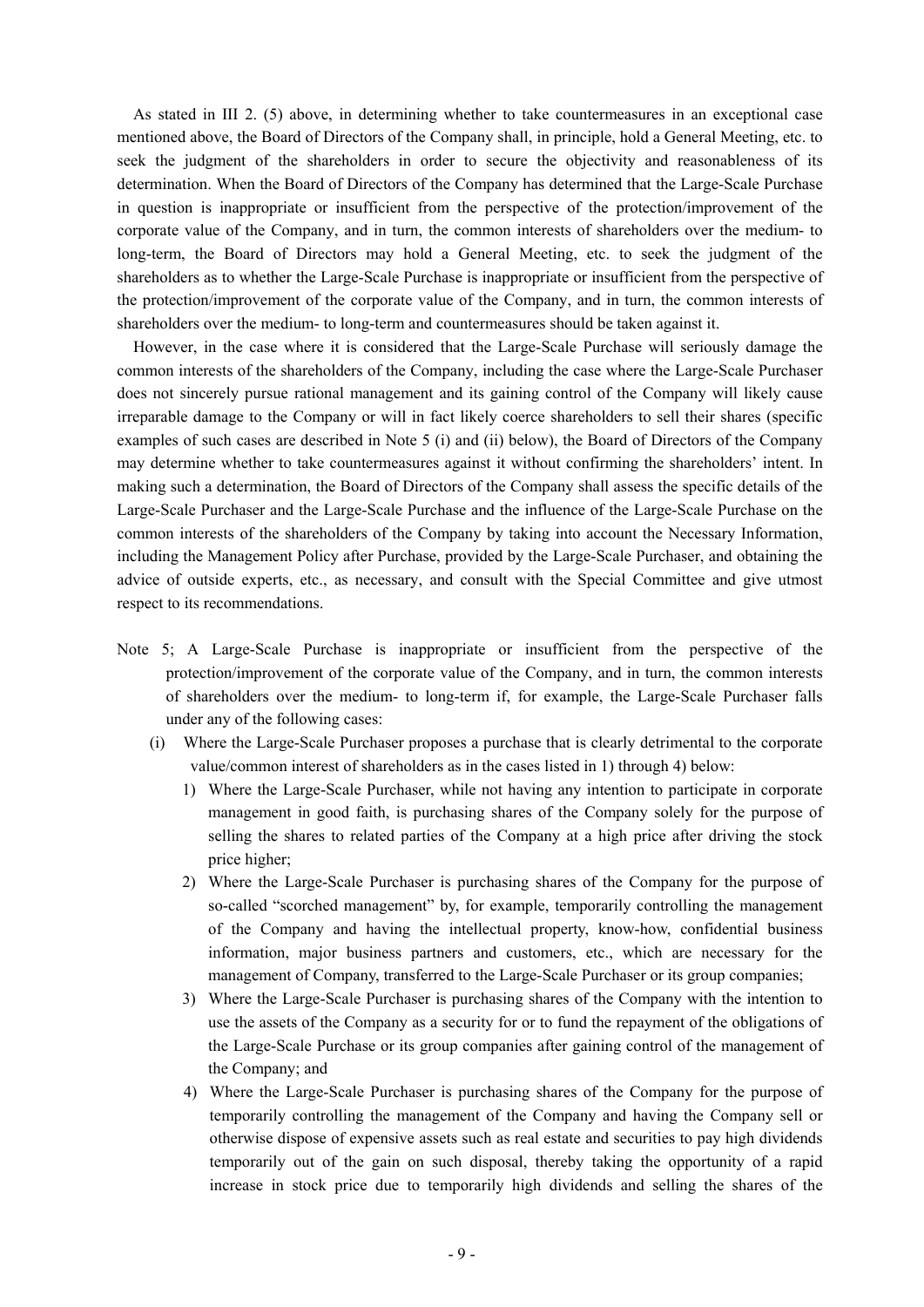Company at a high price.

- (ii) Where the Large-Scale Purchaser proposes a purchase of shares through, for example, a tender offer in which the purchase of all the shares is not induced in the first stage of purchase and the purchasing conditions in the second stage of purchase are set unfavorably, or not stated clearly (so-called coercive two-tier purchase);
- (iii) Where the Large-Scale Purchaser's gaining control of the Company will impair the interest of stakeholders such as employees, customers, and business partners and the corporate value and the common interest of shareholders of the Company will be impaired as a result; and
- (iv) Where the terms and conditions of the purchase, etc. (including the amount and type of consideration, timing of the purchase, etc., legal compliance of the purchase method, and the policy on the treatment after the purchase, etc. of the Company's stakeholders such as its employees, customers, and business partners and other management policies) are inappropriate or insufficient in view of the protection/improvement of the corporate value of the Company, and in turn, the common interests of shareholders over the medium- to long-term and/or the intrinsic value of the Company.
- (2) In the Event a Large-Scale Purchaser Does Not Observe the Large-Scale Purchase Rules
	- If a Large-Scale Purchaser does not observe the Large-Scale Purchase Rules, regardless of the specific method of purchase, the Board of Directors of the Company may take countermeasures against the Large-Scale Purchase to prevent the interest of the Company and the common interests of the shareholders of the Company from being impaired. Countermeasures include the issuance of stock acquisition rights or any other measures that the Board of Directors of the Company is permitted to take under the Companies Act or other acts and the Articles of Incorporation of the Company. In this case, as stated in III 2. (5) above, the Board of Directors of the Company may determine whether to take countermeasures without confirming the shareholders' intent. The Board of Directors of the Company will select the specific countermeasures that it deems most appropriate at that time and adopt such countermeasures. In relation to this judgment, the Board of Directors of the Company shall determine whether or not a Large-Scale Purchaser observes the Large-Scale Purchase Rules and whether it is appropriate to take countermeasures by taking into account the opinions of outside experts, etc. and by giving the utmost respect to the recommendations of the Special Committee. In the event the Board of Directors of the Company elects to issue stock acquisition rights by way of gratuitous allotment as a specific countermeasure, the outline of such stock acquisition rights shall be as described in [Exhibit 4] attached hereto; however, if the Board of Directors of the Company actually elects to issue stock acquisition rights as a countermeasure, it may determine the exercise period and the conditions for exercise of the stock acquisition rights considering the effectiveness thereof as a countermeasure, including, for instance, the condition that a person belonging to a particular Group of Shareholders with a certain percentage or more Voting Rights Ratio may not exercise stock acquisition rights.
- 4. Influence, etc. on Shareholders and Investors
- (1) Influence, etc. of the Large-Scale Purchase Rules on Shareholders and Investors

The purpose of the Large-Scale Purchase Rules is to provide the shareholders of the Company with the information necessary for them to determine whether or not to accept a Large-Scale Purchase in addition to the opinion of the Board of Directors of the Company that is actually in charge of the Company's management, and to ensure that the shareholders of the Company have opportunities to receive any alternative plans. The Board of Directors of the Company believes that under the Large-Scale Purchase Rules, the shareholders of the Company, with sufficient information, will be able to make appropriate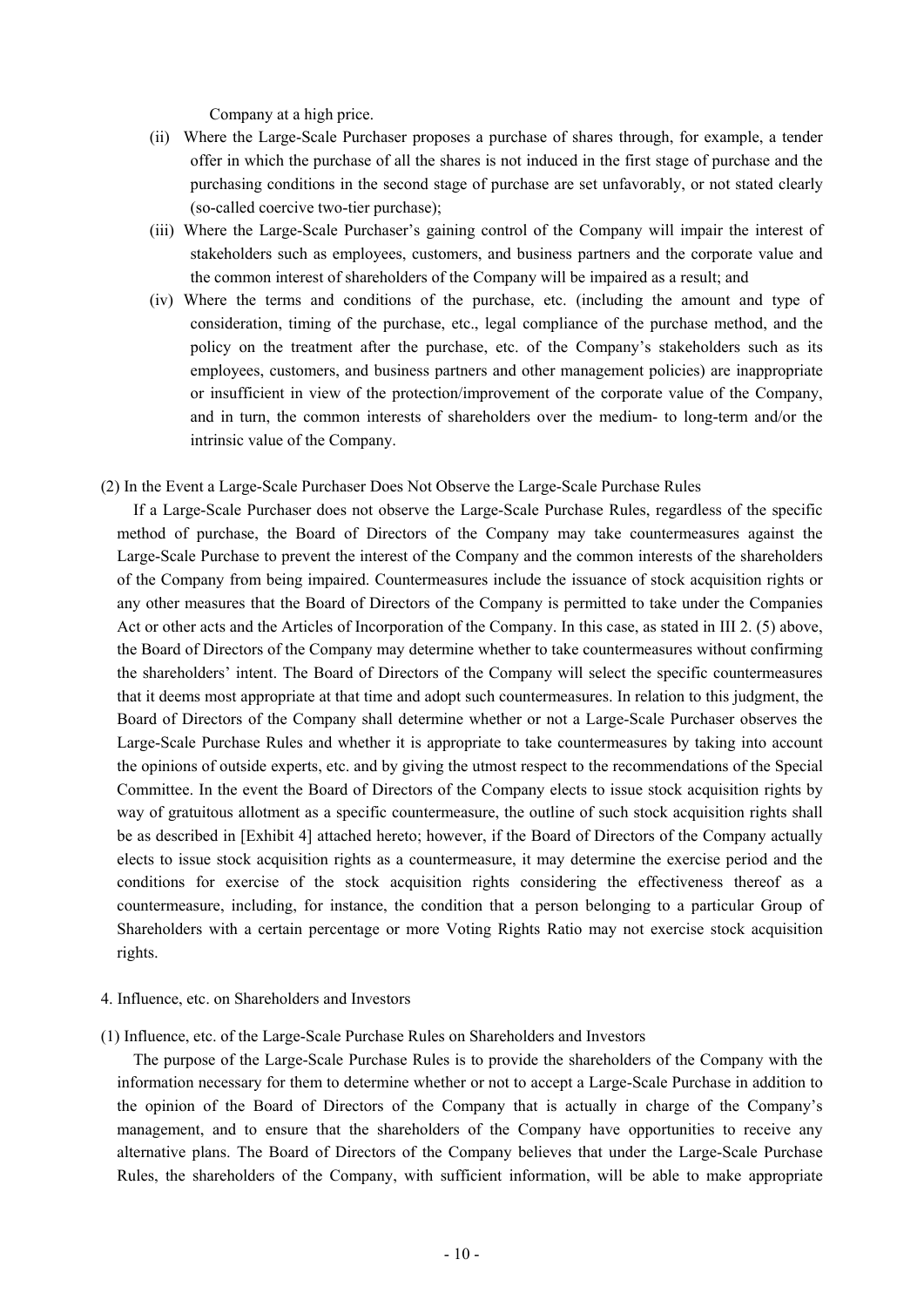decisions as to whether or not to accept the Large-Scale Purchase, whereby the common interests of the shareholders of the Company shall be protected. Accordingly, the Board of Directors of the Company believes that the establishment of the Large-Scale Purchase Rules is a prerequisite for appropriate investment decisions of the shareholders of the Company and investors and contributes to the interest of the shareholders of the Company and investors.

The Board of Directors of the Company hereby advises the shareholders of the Company and investors to observe carefully any actions by a Large-Scale Purchaser as well as any related timely disclosures from the Company, because the policy of the Company will differ depending on whether or not a Large-Scale Purchaser complies with the Large-Scale Purchase Rules, as described in 3. above.

#### (2) Influence, etc. of Countermeasures on Shareholders and Investors

In cases where the Large-Scale Purchaser has not observed the Large-Scale Purchase Rules or where a Large-Scale Purchase is inappropriate or insufficient from the perspective of the protection/improvement of the corporate value of the Company, and in turn, the common interests of shareholders over the medium- to long-term, the Board of Directors of the Company may take countermeasures described in 3. above. However, given the structure of the countermeasures, the Board of Directors of the Company does not expect that taking such countermeasures will cause any legal or economic damage or loss to the shareholders of the Company other than the Large-Scale Purchaser. When the Board of Directors of the Company elects to take any specific countermeasure, the Board of Directors of the Company will make an appropriate disclosure in a timely manner in accordance with the relevant laws and regulations and financial instruments exchange regulations. It should be noted that, in the event the Board of Directors of the Company ceases to issue stock acquisition rights or acquire issued stock acquisition rights gratuitously, the share value will not be diluted, so that shareholders and investors, who purchased or sold shares after the date of the expiration of the gratuitous allotment of stock acquisition rights on the assumption that the stock value of the Company would be diluted may suffer unexpected losses because of movements in share price.

### (3) Procedure that Shareholders Need to Follow After Countermeasures are Taken

A. Procedure for exercising stock acquisition rights

If the Board of Directors of the Company passes a resolution for the gratuitous allotment of stock acquisition rights as countermeasures, the Company shall give public notice of the date of such allotment and allot stock acquisition rights gratuitously to the shareholders who are recorded in the Company's shareholder register as at the end of the specified date of such allotment. After that, the Company shall, in principle, send to these shareholders the stock acquisition rights exercise request form (which shall be in a format prescribed by the Company that is to provide the details and the number of the stock acquisition rights to be exercised, other necessary matters including the information necessary for the transfer to the account of the shareholders to which shares of the Company will be allotted, and the statement to confirm, among others, that the requesting shareholder does not belong to a particular Group of Shareholders) and other documents necessary for the exercise of stock acquisition rights. After the gratuitous allotment of stock acquisition rights, by submitting these necessary documents by the end of the exercise period and paying a certain amount, which shall be determined as an amount, in principle, not less than one yen per stock acquisition right by the resolution of the Board of Directors of the Company approving the gratuitous allotment of stock acquisition rights, to the specified payment handling place, the shareholders shall be entitled to the newly issued shares of the Company. The specific number of the shares to be issued for each stock acquisition right shall be determined separately by the Board of Directors of the Company.

B. Procedure for the Acquisition of Stock Acquisition Rights by the Company

In the case where the Board of Directors of the Company approves the acquisition of the stock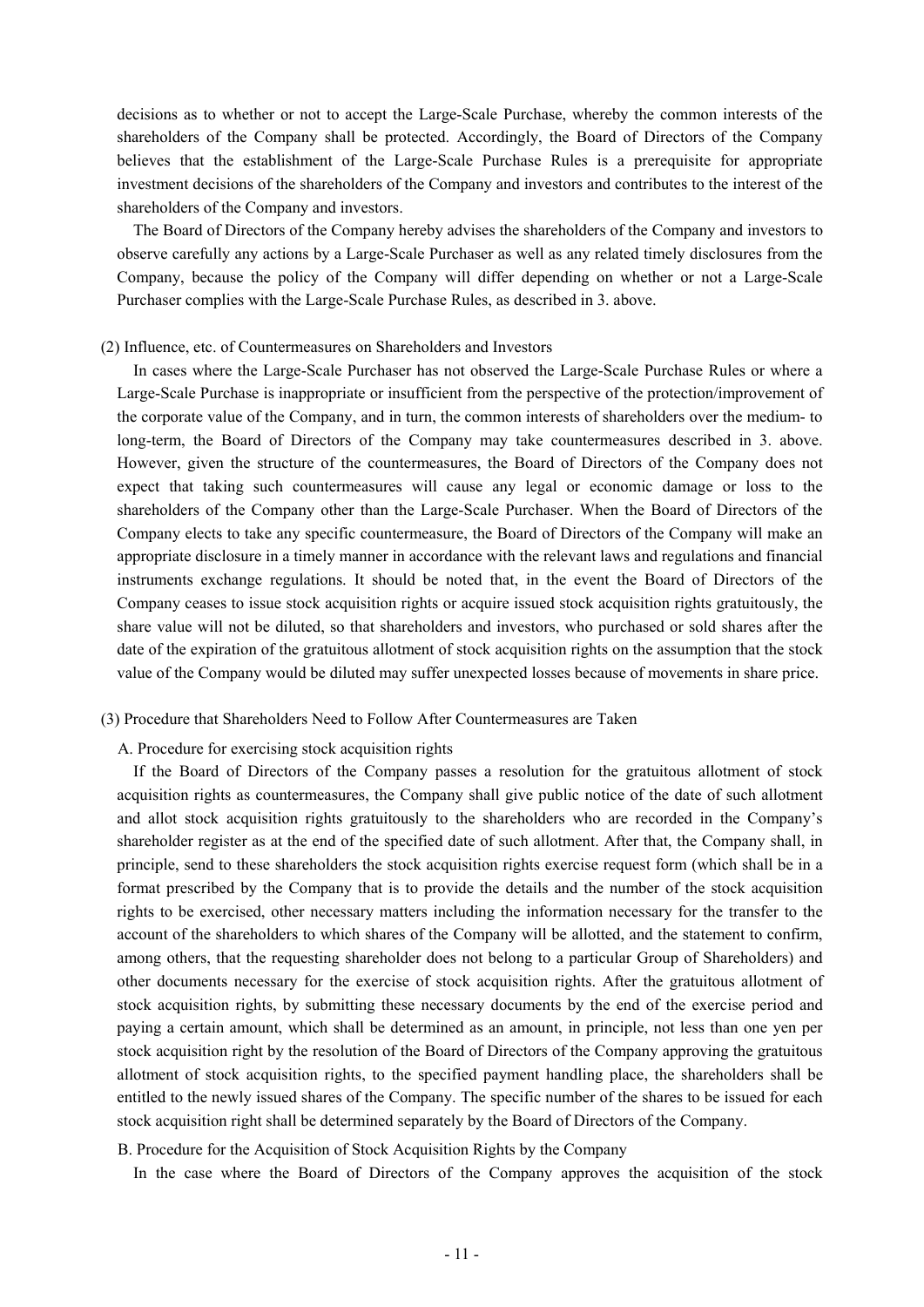acquisition rights by the Company, the Company shall, in accordance with the procedure prescribed by laws, acquire the stock acquisition rights upon the arrival of the day separately determined by the Board of Directors of the Company. In cases where the Company delivers the shares of the Company to shareholders in exchange for the acquisition of stock acquisition rights, it shall do so promptly. In this case, the Company may require such shareholders to separately submit a document providing the information necessary for the transfer to the account of the shareholders to which shares of the Company will be allotted and the statement to confirm, among others, that the submitting shareholder does not belong to a particular Group of Shareholders, using the form prescribed by the Company.

After a resolution of the Board of Directors of the Company concerning countermeasures are passed, the Company shall disclose or notify to shareholders, and the shareholders are requested to note, the details of the methods of allotment and exercise of stock acquisition rights as well as the method of acquisition by the Company,

## 5. Revision, etc. in the Large-Scale Purchase Rules

Any revision or abolition of the Large-Scale Purchase Rules shall be subject to the decision of the General Meeting of Shareholders of the Company. However, in cases where the Board of Directors of the Company has determined that there is an objective need for revising the Large-Scale Purchase Rules due to a revision of laws and regulations or rules prescribed by financial instruments exchanges and the like or a change in the interpretation thereof or under other circumstances, the Large-Scale Purchase Rule may be revised based on the decision by the Board of Directors.

# 6. Start of the Application and the Period of Validity of the Large-Scale Purchase Rules

The Policy shall take effect immediately upon the resolution of the General Meeting and its period of validity shall expire at the close of the Ordinary General Meeting of Shareholders pertaining to the last fiscal year among the fiscal years ending within three years from the date of the resolution of the General Meeting. However, in cases where the General Meeting of Shareholders of the Company has resolved to abolish the Policy, the Policy may be abolished even before the expiration of the period of validity mentioned above. If it is resolved at the Ordinary General Meeting of Shareholders pertaining to the last fiscal year among the fiscal years ending within three years from the date of the resolution of the General Meeting that the Policy be continued, its period of validity shall be extended until the close of the Ordinary General Meeting of Shareholders pertaining to the last fiscal year among the fiscal years ending within three years from the date of said general meeting of shareholders.

IV. The Policy Will Comply with the Basic Policy, So As Not to Damage the Common Interests of Shareholders of the Company and Not to Pursue the Maintenance of the Status of Directors of the Company and Reasons Therefor

# 1. The Policy Will Comply with the Basic Policy

The Policy sets forth matters such as the substance of the Large-Scale Purchase Rules, the policy toward a Large-Scale Purchase, the establishment of the Special Committee, the procedure for confirming the intention of shareholders, and the influence on shareholders and investors.

In the Policy, it is stipulated that a Large-Scale Purchaser is required to provide the Board of Directors of the Company with all necessary and sufficient information concerning the Large-Scale Purchase in advance and that it is required to commence the Large-Scale Purchase only after a certain assessment period for the Board of Directors of the Company has elapsed and the intention of shareholders as to whether the Board of Directors should take countermeasures has been confirmed directly, in principle, at a General Meeting, etc., and that the Board of Directors of the Company may take countermeasures against any Large-Scale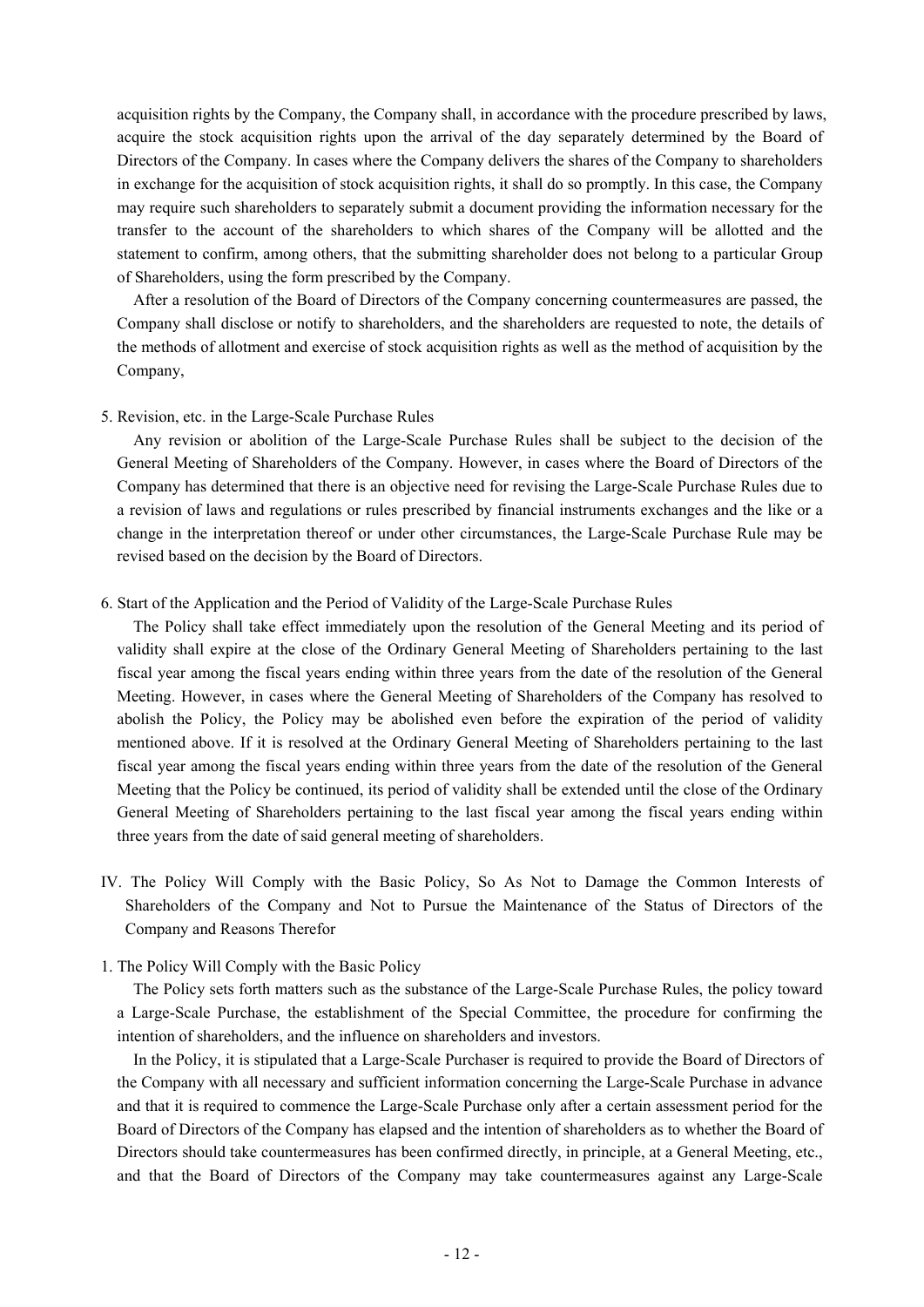Purchaser who does not observe these rules.

In addition, it is stipulated that, even if the Large-Scale Purchaser observes the Large-Scale Purchase Rules, in the event that the Board of Directors of the Company judges that the Large-Scale Purchase by the Large-Scale Purchaser are inappropriate or insufficient from the perspective of protecting and improving the corporate value of the Company , and in turn, the common interests of the shareholders of the Company over the medium- to long-term, the Board of Directors of the Company may take countermeasures against the Large-Scale Purchaser that are considered appropriate in order to protect the common interests of the shareholders of the Company.

Furthermore, the Policy stipulates that whether to take countermeasures against the Large-Scale Purchase shall be determined, in principle, based on the judgment of the shareholders at a General Meeting, etc. and that countermeasures shall not be taken unless a resolution approving them is passed.

As set forth above, the Policy is consistent with the Basic Policy.

#### 2. The Policy Will Not Damage the Common Interests of Shareholders of the Company

As described in I, the Basic Policy is based on the assumption that the common interests of shareholders of the Company should be respected. The Policy is consistent with the Basic Policy and intended to ensure that shareholders of the Company are provided with the information necessary to decide whether or not to accept a Large-Scale Purchase, the opinion of the Board of Directors of the Company, and the opportunity to receive alternative plans and ultimately to provide the shareholders as at the time the Company has received the proposal for a Large-Scale Purchase with the opportunity to decide whether countermeasures should be taken. Because the shareholders of the Company and investors can make proper investment judgments through the Policy, it does not damage the common interests of the shareholders of the Company, but rather contributes to their interests.

#### 3. The Policy Will Not Pursue the Maintenance of the Status of Directors

The Policy has a broad principle that leaves the final decision whether or not a Large-Scale Purchase shall be accepted to the judgment of the shareholders of the Company, requires compliance with the Large-Scale Purchase Rules and allows countermeasures to the extent necessary to protect the common interests of the shareholders of the Company. The Policy discloses reasonable and objective requirements for the Board of Directors of the Company to take countermeasures in advance and in detail, and any countermeasures by the Board of Directors of the Company will be taken in accordance with the provisions of the Policy.

In addition, the Policy prescribes that when the Board of Directors of the Company intends to take countermeasures against a Large-Scale Purchase, it shall, in principle, hold a General Meeting, etc. to seek the judgment of the shareholders and in an exceptional situation in which the Board of Directors makes a decision to take such countermeasures or any other important judgment concerning the Policy without holding a General Meeting, etc., the Board of Directors shall request advice from outside experts, etc., as necessary, and consults with the Special Committee consisting of members who are independent of the management team operating businesses of the Company and gives utmost respect to the recommendation of the Special Committee. As mentioned above, the Policy includes procedures through which the appropriate operations by the Board of Directors of the Company are ensured.

As described above, we believe that it is clear that the Policy is not designed arbitrarily to pursue the maintenance of the status of Directors.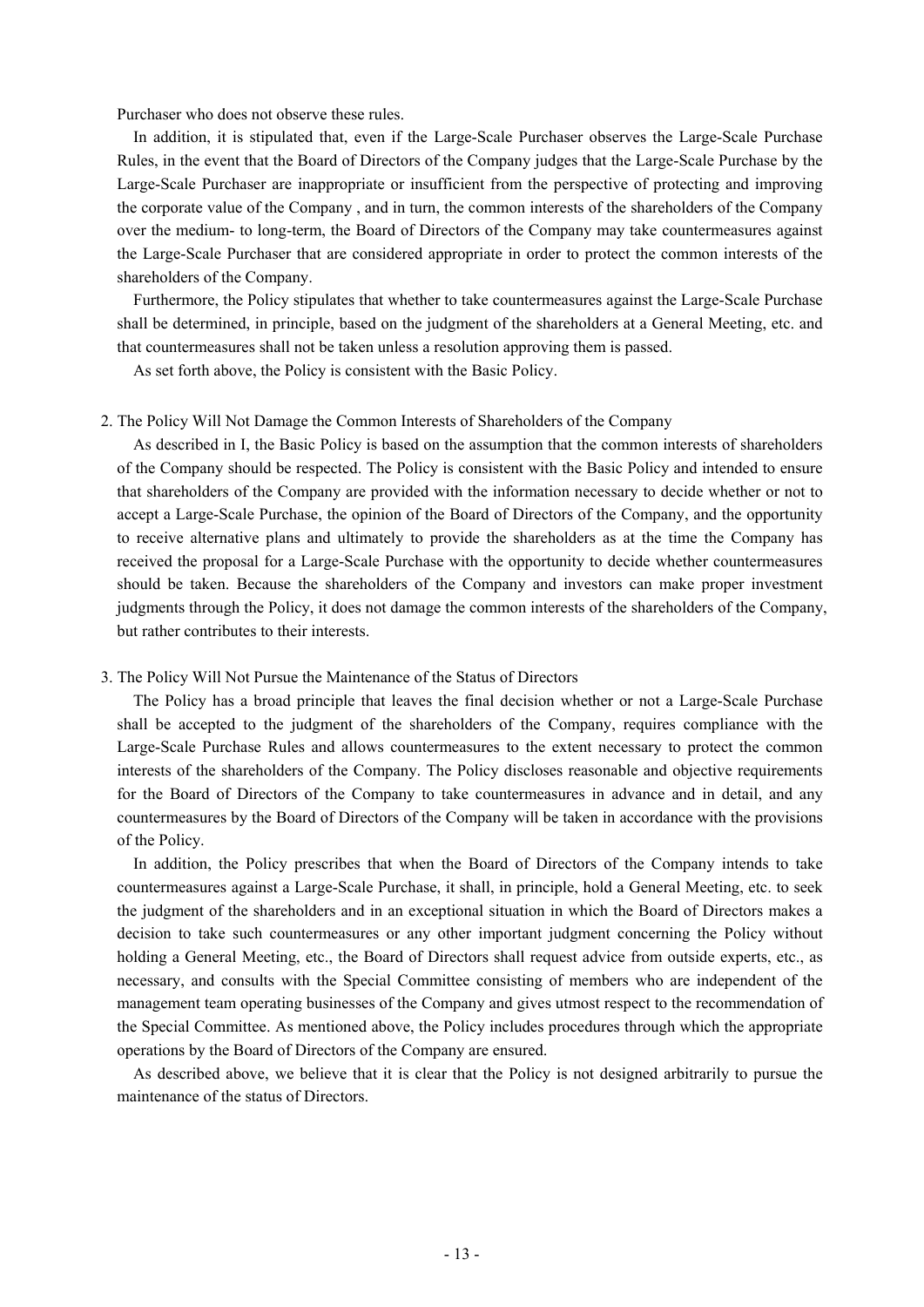[Exhibit 1]

| Shareholder name                                          | Shareholding status |                    |  |
|-----------------------------------------------------------|---------------------|--------------------|--|
|                                                           | Number of shares    | Shareholding ratio |  |
|                                                           | In thousands of     | $\%$               |  |
|                                                           | shares              |                    |  |
| Asahi Mutual Life Insurance Company                       | 3,570               | 6.21               |  |
| Zeon Corporation                                          | 3,550               | 6.17               |  |
| Japan Trustee Services Bank, Ltd. (Trust Account)         | 3,368               | 5.86               |  |
| The Master Trust Bank of Japan, Ltd. (Trust)<br>Account)  | 2,717               | 4.72               |  |
| Goldman Sacks International                               | 2,597               | 4.52               |  |
| The Gunma Bank, Ltd.                                      | 1,600               | 2.78               |  |
| The Chugoku Bank, Ltd.                                    | 1,400               | 2.43               |  |
| Bank of New York GCM Client Account JPRD ISG<br>$(FE-AC)$ | 1,298               | 2.26               |  |
| Mizuho Bank, Ltd.                                         | 1,202               | 2.09               |  |
| Adeka Corporation                                         | 1,148               | 2.00               |  |

Major shareholders of the Company (as of March 31, 2018)

(Note) The total number of issued shares is 57,546,050. The shareholding ratios are calculated after deducting treasury stock (22,531 shares).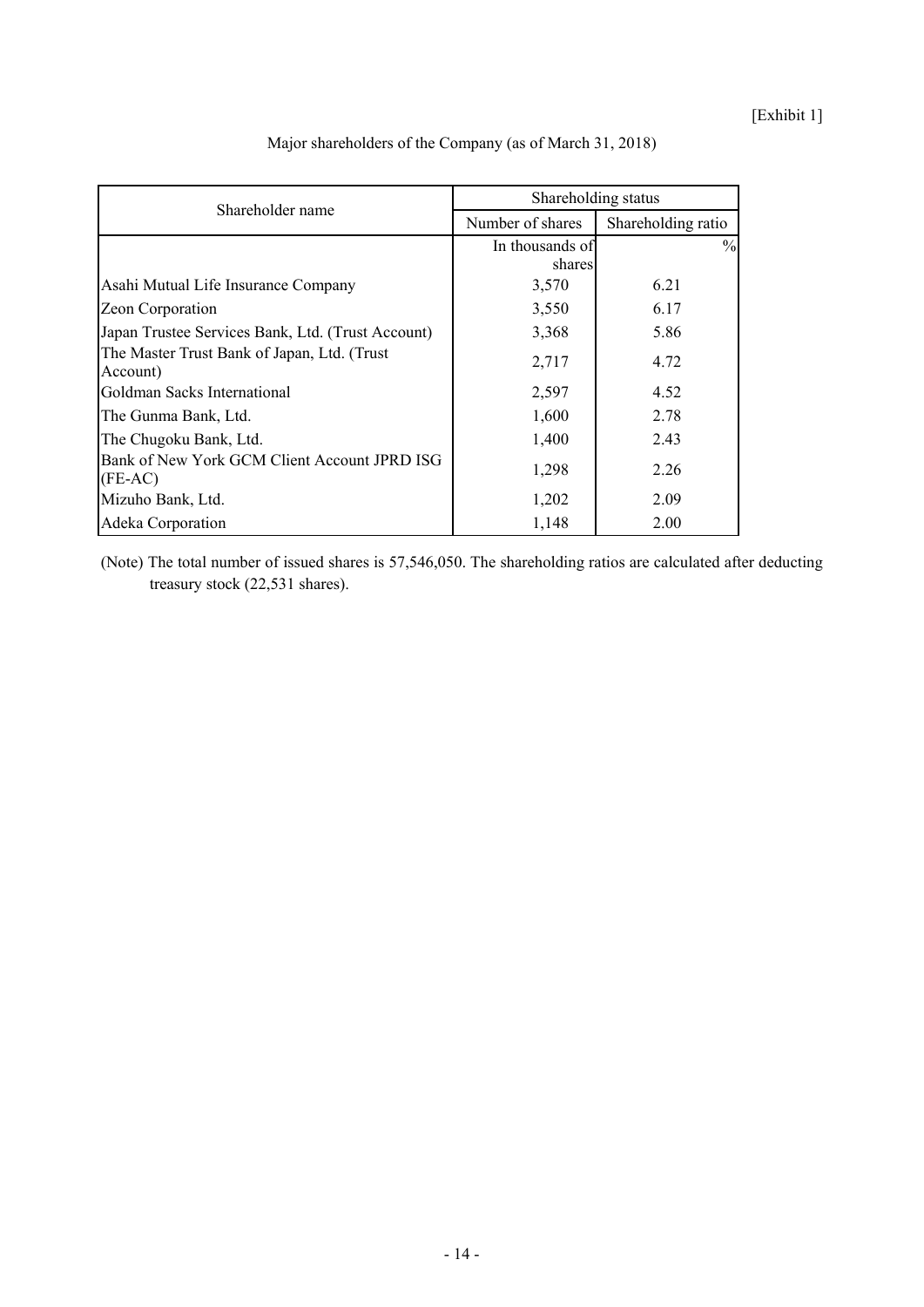# Names and experience of Special Committee Members

# Hideki Matsui

| Experience April 1987 |                | Admitted as Attorney-at-Law                        |
|-----------------------|----------------|----------------------------------------------------|
|                       | April 1987     | Joined Marunouchi Sogo Law Office                  |
|                       | October 2006   | Outside Auditor, Kanebo Cosmetics Inc.             |
|                       | September 2011 | Co-Representative Attorney-at-law, Marunouchi Sogo |
|                       |                | Law Office (to present)                            |
|                       | June 2015      | Outside Director of the Company (to present)       |
|                       |                |                                                    |

# Masaharu Sugiyama

|             | Joined Daiichi Audit Corporation (current Ernst & Young  |
|-------------|----------------------------------------------------------|
|             | ShinNihon LLC)                                           |
| August 1983 | Registered as Certified Public Accountant (CPA)          |
| May 2002    | Representative Partner (current Senior Partner), Ernst & |
|             | Young ShinNihon LLC                                      |
| August 2010 | Audit Commissioner, Ernst & Young ShinNihon LLC          |
| August 2013 | Chairman of Audit Committee, Ernst & Young ShinNihon     |
|             | LLC                                                      |
| June $2016$ | Outside Director of the Company (to present)             |
|             | Experience November 1979                                 |

# Naozumi Furukawa

| Experience April 1967 | Joined Zeon Corporation                             |
|-----------------------|-----------------------------------------------------|
| June 1997             | Director, Zeon Corporation                          |
| June 2003             | President, Zeon Corporation                         |
| June $2006$           | Outside Auditor, The Yokohama Rubber Co., Ltd.      |
| June 2013             | Chairman, Zeon Corporation (to present)             |
| March 2014            | Outside Director, The Yokohama Rubber Co., Ltd. (to |
|                       | present)                                            |
| June 2015             | Outside Auditor of the Company (to present)         |

# Hiroki Kimura

| Experience April 1984 |                          | Joined Asahi Mutual Life Insurance Company               |
|-----------------------|--------------------------|----------------------------------------------------------|
| April 2012            |                          | Executive Officer, Asahi Mutual Life Insurance Company   |
| <b>July 2013</b>      |                          | Director and Executive Officer, Asahi Mutual Life        |
|                       | <b>Insurance Company</b> |                                                          |
| June 2014             |                          | Outside Auditor of the Company (to present)              |
| June $2016$           | present)                 | Outside Auditor, The Nippon Piston Ring Co., Ltd. (to    |
| April 2017            |                          | President and Representative Director, Asahi Mutual Life |
|                       |                          | Insurance Company (to present)                           |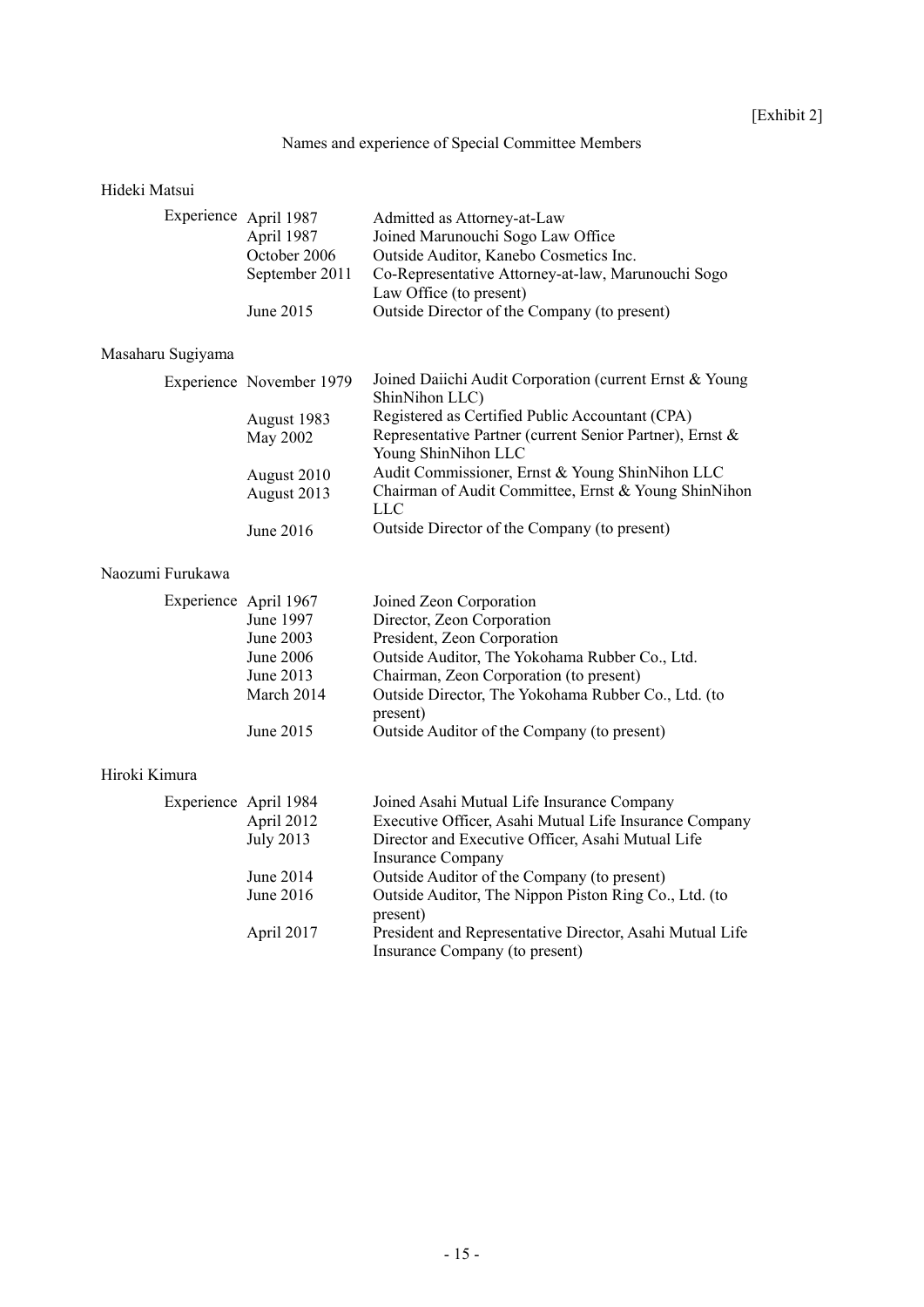### Outline of the Special Committee

### 1. Establishment

The Special Committee shall be established by the resolution of the Board of Directors of the Company.

### 2. Members

The Special Committee shall consist of three or more persons who are commissioned by the Board of Directors of the Company from among Outside Director of the Company, Outside Auditor of the Company, and outside knowledgeable persons such as attorneys-at-law, who are independent from the executive members of the management of the Company.

### 3. Term of Office

The term of office of Special Committee Members shall expire at the earlier of the close of the Ordinary General Meeting of Shareholders pertaining to the last fiscal year among those ending within three years from their appointment or the abolishment of the Policy toward Large-Scale Purchase of Share Certificates, Etc. of the Company. When a Special Committee Member has been, but is no longer, an Outside Director or Outside Auditor, the term of office of that person as a Special Committee Member expires at the same time, unless otherwise prescribed by a resolution of the Board of Directors of the Company.

### 4. Requirements for passing a resolution

A resolution of the Special Committee shall be passed by a majority of the votes of the Special Committee Members present at the meeting, provided that a majority of Special Committee Members are present. Committee Members can attend a meeting of the Special Committee by means of, for example, a conference call.

### 5. Matters to be resolved, etc.

When advice is requested by the Board of Directors of the Company, the Special Committee shall make determinations on the matters listed below in principle and recommend its conclusions to the Board of Directors of the Company by stating the grounds therefor. Each Special Committee Member shall make such determinations from the viewpoint of whether or not the subject matter contributes to the corporate value of the Company, and in turn, the common interests of shareholders, and shall not make such determinations in pursuit solely of personal interests of him/herself or any of the Directors of the Company:

- 1) Whether the large-scale purchase in question is seriously damaging to the common interests of the shareholders of the Company;
- 2) Whether the large-scale purchase in question is inappropriate or insufficient from the perspective of the protection/improvement of the corporate value of the Company, and in turn, the common interests of shareholders over the medium- to long-term;
- 3) Whether the Large-Scale Purchase Rules have been observed;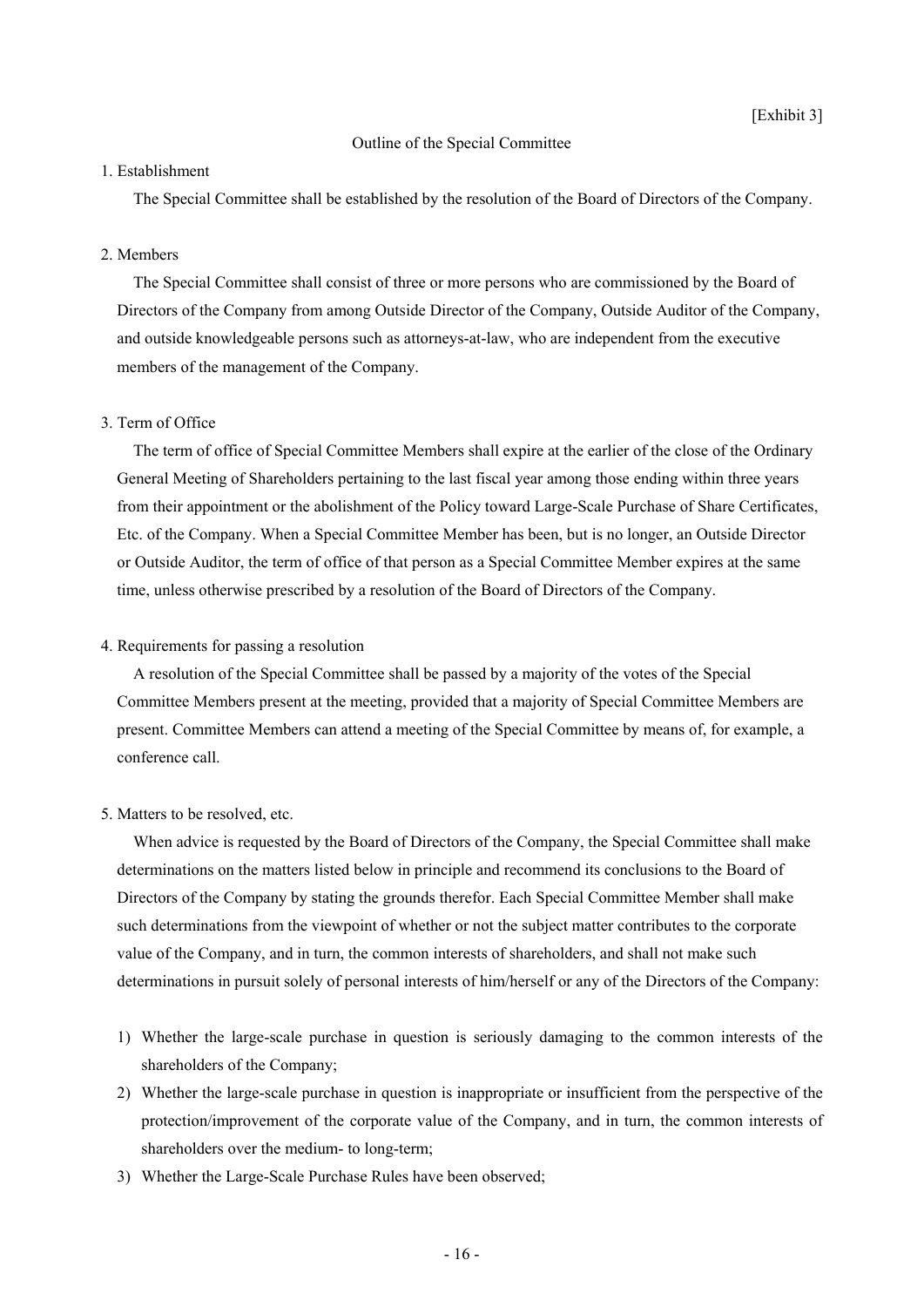- 4) Whether it is necessary to submit the decision on whether to take countermeasures to the General Meeting of Shareholders, etc. for its decision;
- 5) Whether countermeasures should be taken, should not be taken, should be changed, or should be discontinued; and
- 6) Other matters for which the advice of the Special Committee is sought by the Board of Directors of the Company among those on which the Board of Directors of the Company should make decisions in accordance with the Large-Scale Purchase Rules.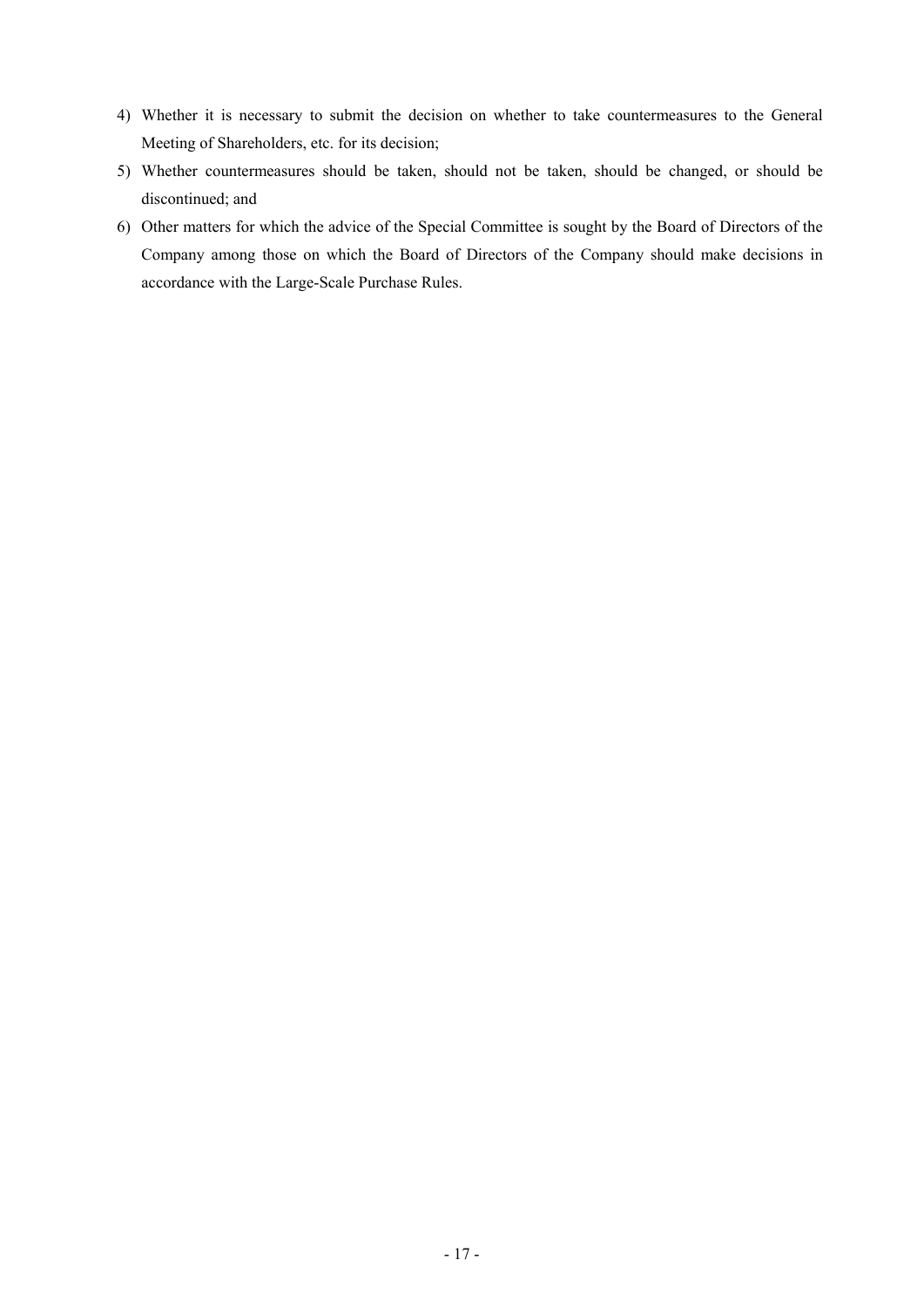## Outline of Stock Acquisition Rights

- 1. Shareholders Who are Entitled to Receive Stock Acquisition Rights and Conditions of Issuance Thereof One (1) stock acquisition right shall be allotted, for no new payment in return, to a shareholder for each share of common stock of the Company held by such shareholder (excluding the Company's common stocks held by the Company), whose name is recorded in the register of shareholders as of the end of the record date to be specified by the Board of Directors of the Company.
- 2. Class and Number of Shares to be Acquired upon Exercise of the Stock Acquisition Right

The class of shares to be acquired upon exercise of the stock acquisition right shall be common stock of the Company, and the total number of such shares shall be up to the total number of authorized shares less the total number of issued shares (excluding the Company's common stocks held by the Company) as of the record date to be specified by the Board of Directors of the Company. The number of shares to be acquired upon exercise of one (1) stock acquisition right shall be separately determined by the Board of Directors of the Company; provided, however, that such number shall be adjusted to the extent necessary if the Company performs a stock split or a stock consolidation.

3. Total Number of Stock Acquisition Rights to be Issued

The total number of stock acquisition rights to be allotted shall be separately determined by the Board of Directors of the Company. The Board of Directors of the Company may allot stock acquisition rights in installments.

- 4. Issuance Price of Stock Acquisition Rights (Amount to be Paid) The issuance price of the stock acquisition right is nil.
- 5. Value of Property to be Contributed (Amount to be Paid) upon Exercise of Stock Acquisition Rights The value of property to be contributed (amount to be paid) upon exercise of a stock acquisition right shall be an amount to be determined by the Board of Directors of the Company which shall be at least one (1) Japanese yen.
- 6. Restriction on Transfer of Stock Acquisition Rights

Stock acquisition rights may not be acquired by way of transfer without the approval of the Board of Directors of the Company.

7. Conditions of Exercise of Stock Acquisition Rights

Certain conditions of exercise shall be provided, including a condition that a person belonging to a particular Group of Shareholders that holds at least 20% of the Voting Rights Ratio (excluding persons approved by the Board of Directors of the Company in advance) may not exercise stock acquisition rights. Further details will be decided separately by the Board of Directors of the Company.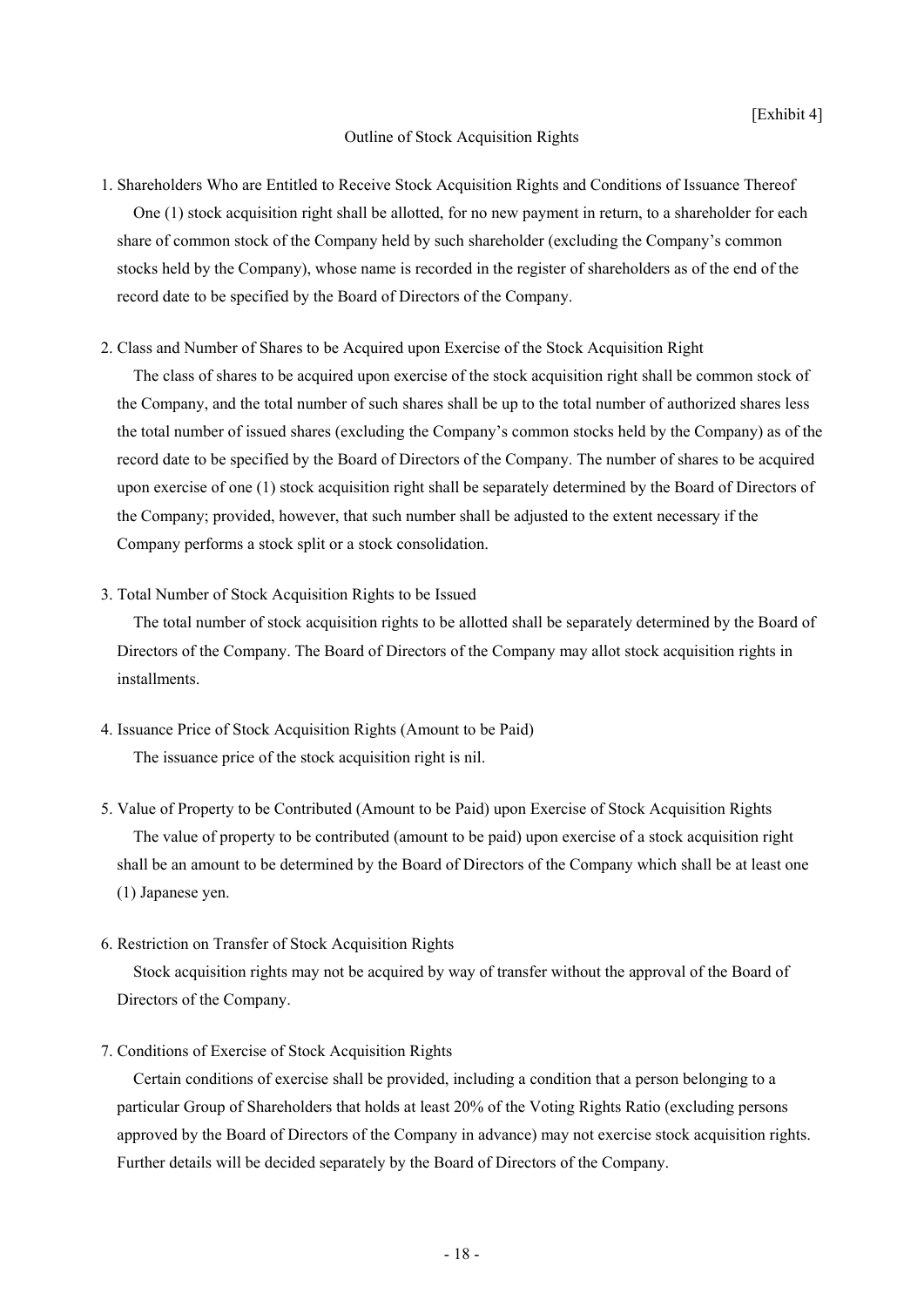# 8. Exercise Period, etc. of Stock Acquisition Rights

The effective date of the allotment of stock acquisition rights, exercise period, acquisition clause, and other necessary subject matter of the stock acquisition rights shall be separately determined by the Board of Directors of the Company. As a matter of acquisition clause, the Company may provide a clause that the Company may acquire stock acquisition rights from persons other than those who are not permitted to exercise their stock acquisition rights due to the conditions of exercise in 7. above in exchange for the delivery of a certain number (to be separately determined by the Board of Directors of the Company) of shares of the Company for each stock acquisition right.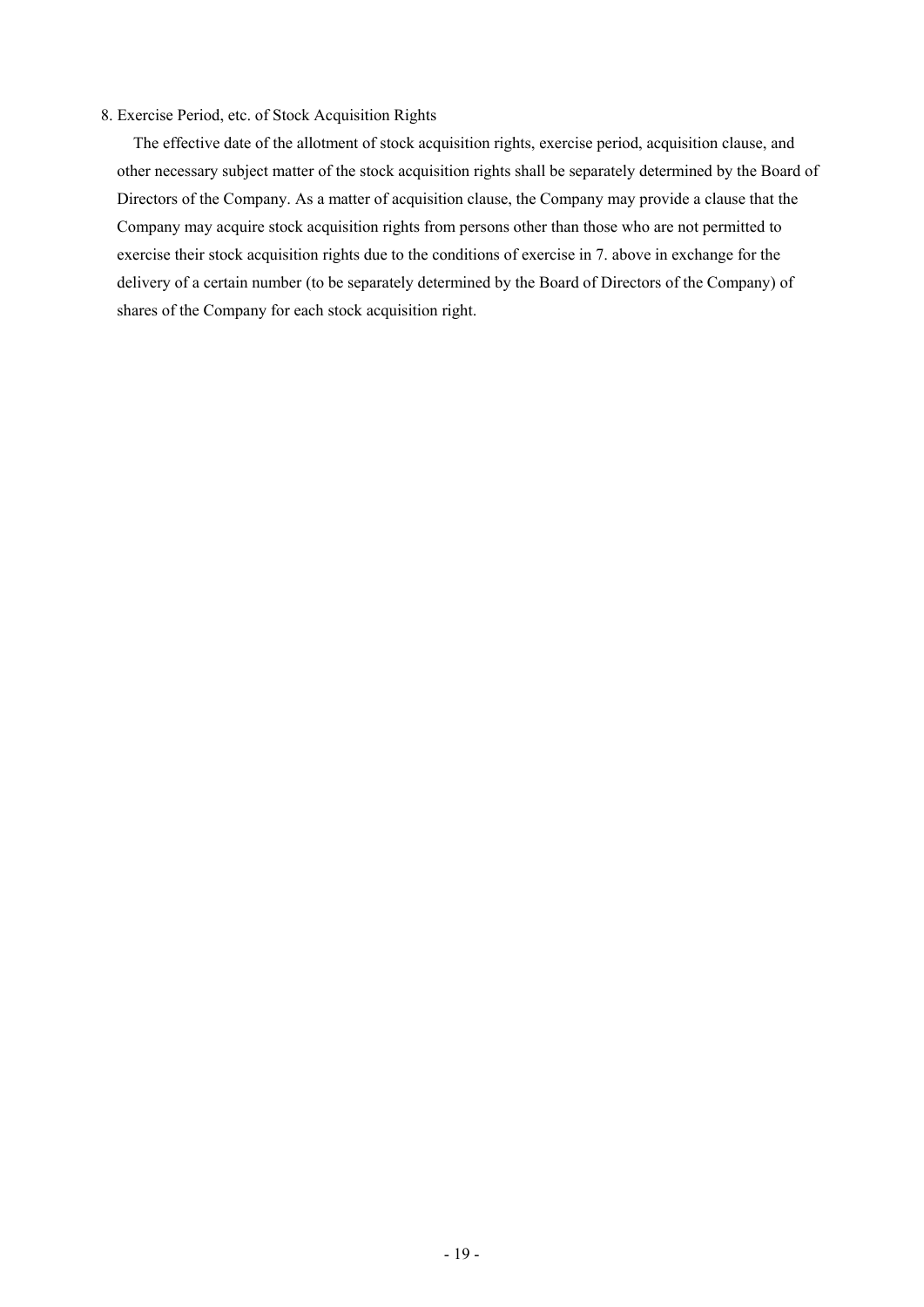# **Proposal 2:** Election of 9 Directors

The terms of office of all 9 Directors will expire at the conclusion of this year's Ordinary General Meeting of Shareholders. Accordingly, the Company proposes the election of 9 Directors (including 2 Outside Directors).

| No.            | Name<br>(Date of birth)                                   |                                                                                                                                                                            | Past experience, positions, area of responsibility<br>and significant concurrent positions                                                                                                                                                                                                                                                                                                                                                                                                                                                                                                                                                                                                                                                                                                                                                                                                                                                                                                                                                                                                                            | Number of<br>shares of the<br>Company held |
|----------------|-----------------------------------------------------------|----------------------------------------------------------------------------------------------------------------------------------------------------------------------------|-----------------------------------------------------------------------------------------------------------------------------------------------------------------------------------------------------------------------------------------------------------------------------------------------------------------------------------------------------------------------------------------------------------------------------------------------------------------------------------------------------------------------------------------------------------------------------------------------------------------------------------------------------------------------------------------------------------------------------------------------------------------------------------------------------------------------------------------------------------------------------------------------------------------------------------------------------------------------------------------------------------------------------------------------------------------------------------------------------------------------|--------------------------------------------|
| 1              | Shiro Yamashita<br>(August 18, 1947)<br>Reappointment     | April 1970<br><b>July 2000</b><br>April 2002<br>June 2003<br>June 2005<br>June 2006<br>June 2007<br><b>June 2009</b><br>June 2011<br>April 2012<br>April 2014<br>June 2015 | Joined the Company<br>General Manager, Mizushima Development Research Lab.<br>General Manager, New Products Development Promotion<br>Dept., New Products Development Div.<br>Director; General Manager, New Products Development<br>Promotion Dept., New Products Development Div.<br>Director; Deputy General Manager, Sales Div.; General<br>Manager, Fine Chemicals Sales Dept.-III<br>Director and Executive Officer; Deputy General Manager,<br>Sales Div.; General Manager, Fine Chemicals Sales Dept.-III<br>Director and Executive Officer; General Manager, Corporate<br>Planning Dept.<br>Director and Managing Executive Officer<br>President<br>President; General Manager, New Products Development Div.<br>President<br>Chairman (to present)<br>[Reasons for nomination of the candidate for Director]<br>The Company has nominated Shiro Yamashita as a candidate for Director<br>because Mr. Yamashita has long experience in new product development and<br>management such as corporate planning, experience as a Director and broad<br>insights concerning the overall management of the Company. | 50,900                                     |
| $\overline{2}$ | Jun'ichi Hasegawa<br>(November 11, 1958)<br>Reappointment | January 2000<br><b>July 2004</b><br>June 2007<br><b>June 2009</b><br>January 2011<br>June 2011<br>June 2015<br>management of the Company.                                  | Joined the Company<br>General Manager, Fine Chemicals Sales Dept.-II<br>Executive Officer; General Manager, Fine Chemicals Sales<br>Dept.-II<br>Director and Executive Officer; General Manager, Sales Div.<br>Director and Executive Officer; General Manager, Sales Div.;<br>General Manager, Fine Chemicals Sales Dept.-I<br>Director and Executive Officer of the Company; Chairman and<br>Managing Director, Kanto Denka Kogyo (Shanghai) Co., Ltd.<br>President (to present)<br>(In charge of Internal Auditing Dept.)<br>[Reasons for nomination of the candidate for Director]<br>The Company has nominated Jun'ichi Hasegawa as a candidate for Director<br>because Mr. Hasegawa has long experience in the sales division and at overseas<br>subsidiaries, experience as a Director and broad insights concerning the overall                                                                                                                                                                                                                                                                               | 27,000                                     |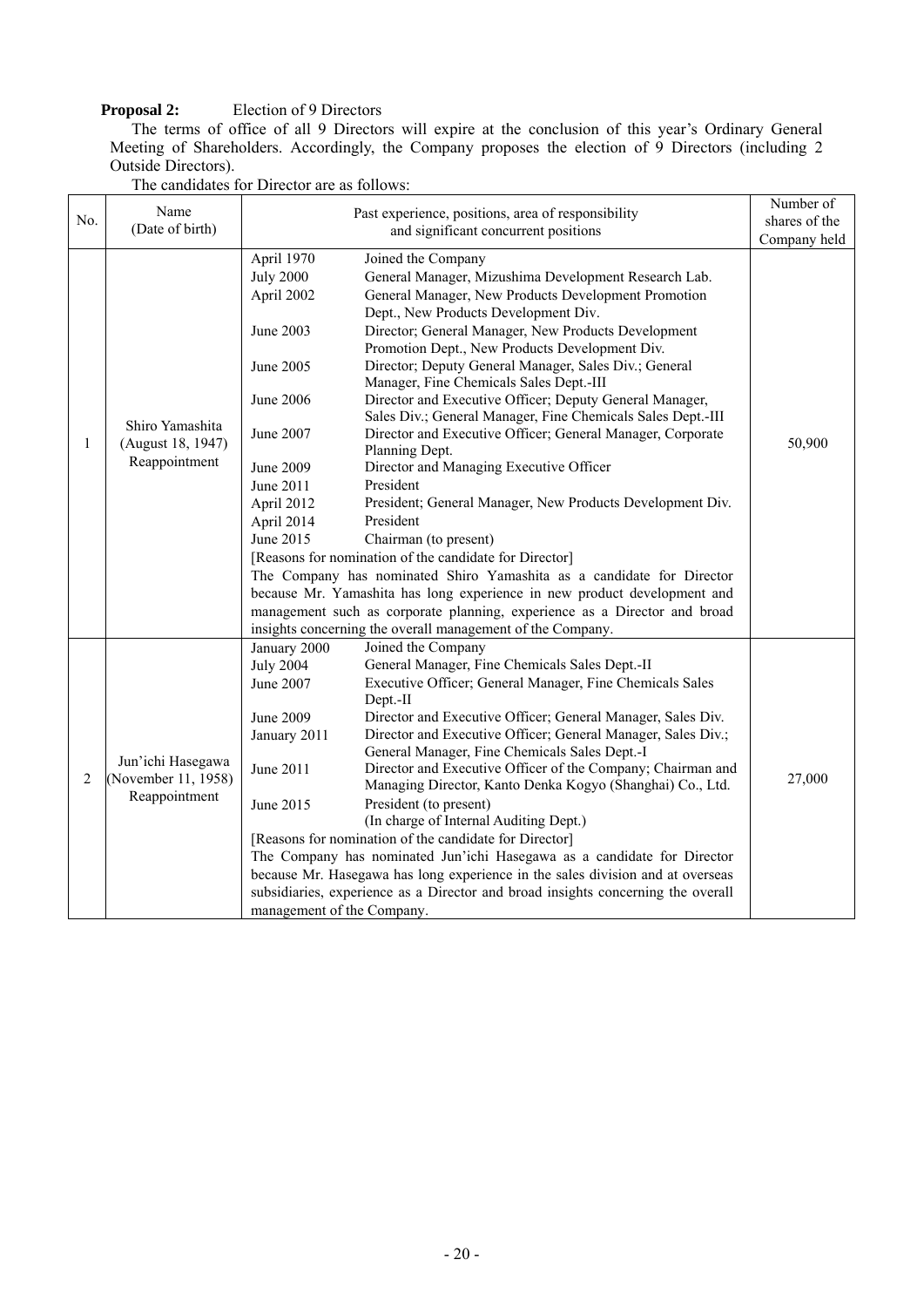|     | Name                                                  |                                                                                                                   | Past experience, positions, area of responsibility                                                                                                                                                                                                                                                                                                                                                                                                                                                                                                                                                                                                                                                                                                                                                                | Number of     |
|-----|-------------------------------------------------------|-------------------------------------------------------------------------------------------------------------------|-------------------------------------------------------------------------------------------------------------------------------------------------------------------------------------------------------------------------------------------------------------------------------------------------------------------------------------------------------------------------------------------------------------------------------------------------------------------------------------------------------------------------------------------------------------------------------------------------------------------------------------------------------------------------------------------------------------------------------------------------------------------------------------------------------------------|---------------|
| No. | (Date of birth)                                       | and significant concurrent positions                                                                              |                                                                                                                                                                                                                                                                                                                                                                                                                                                                                                                                                                                                                                                                                                                                                                                                                   | shares of the |
|     |                                                       |                                                                                                                   |                                                                                                                                                                                                                                                                                                                                                                                                                                                                                                                                                                                                                                                                                                                                                                                                                   | Company held  |
| 3   | Yukio Takaike<br>(November 23, 1953)<br>Reappointment | April 1977<br>April 2001<br>October 2002<br><b>July 2008</b><br>April 2010<br>June 2012<br>June 2014<br>June 2015 | Joined Asahi Mutual Life Insurance Co.<br>General Manager, Asset Management Planning Dept., Asahi<br>Mutual Life Insurance Co.<br>General Manager, Asset Management Div. (In Charge of<br>Asset Management Planning), Asahi Mutual Life Insurance<br>Co.<br>Executive Officer, Asset Management Div., Asahi Mutual<br>Life Insurance Co.<br>Executive Officer, Office & System Management Div., Asahi<br>Mutual Life Insurance Co.<br>Director and Executive Officer of the Company<br>Director and Executive Officer; General Manager,<br>Information Systems Dept.<br>Director and Managing Executive Officer (to present)<br>(In charge of Legal & General Affairs Dept., Personnel Dept.,<br>Accounting & Finance Dept., Information Systems Dept.)<br>[Reasons for nomination of the candidate for Director] | 15,000        |
|     |                                                       |                                                                                                                   | The Company has nominated Yukio Takaike as a candidate for Director because<br>Mr. Takaike has long experience at financial institutions, experience as a<br>Director of the Company, considerable knowledge in finance and accounting and<br>broad insights concerning the overall management of the Company.                                                                                                                                                                                                                                                                                                                                                                                                                                                                                                    |               |
|     |                                                       | April 1983                                                                                                        | Joined the Company                                                                                                                                                                                                                                                                                                                                                                                                                                                                                                                                                                                                                                                                                                                                                                                                |               |
|     |                                                       | June 2005                                                                                                         | General Manager, Fundamental Chemicals Sales Dept., Sales                                                                                                                                                                                                                                                                                                                                                                                                                                                                                                                                                                                                                                                                                                                                                         |               |
|     |                                                       |                                                                                                                   | Div.                                                                                                                                                                                                                                                                                                                                                                                                                                                                                                                                                                                                                                                                                                                                                                                                              |               |
|     |                                                       | June 2006                                                                                                         | Executive Officer; General Manager, Osaka Branch Office                                                                                                                                                                                                                                                                                                                                                                                                                                                                                                                                                                                                                                                                                                                                                           |               |
|     |                                                       | June 2009                                                                                                         | Director and Executive Officer; General Manager, Corporate<br>Planning Dept.                                                                                                                                                                                                                                                                                                                                                                                                                                                                                                                                                                                                                                                                                                                                      |               |
|     | Nobutaka Takahashi                                    | June 2011                                                                                                         | Director and Executive Officer                                                                                                                                                                                                                                                                                                                                                                                                                                                                                                                                                                                                                                                                                                                                                                                    |               |
| 4   | (December 2, 1960)                                    | June 2013                                                                                                         | Director and Executive Officer; General Manager, Sales Div.                                                                                                                                                                                                                                                                                                                                                                                                                                                                                                                                                                                                                                                                                                                                                       | 28,500        |
|     | Reappointment                                         | June 2017                                                                                                         | Director and Managing Executive Officer; General Manager,                                                                                                                                                                                                                                                                                                                                                                                                                                                                                                                                                                                                                                                                                                                                                         |               |
|     |                                                       |                                                                                                                   | Sales Div. (to present)                                                                                                                                                                                                                                                                                                                                                                                                                                                                                                                                                                                                                                                                                                                                                                                           |               |
|     |                                                       |                                                                                                                   | [Reasons for nomination of the candidate for Director]                                                                                                                                                                                                                                                                                                                                                                                                                                                                                                                                                                                                                                                                                                                                                            |               |
|     |                                                       |                                                                                                                   | The Company has nominated Nobutaka Takahashi as a candidate for Director                                                                                                                                                                                                                                                                                                                                                                                                                                                                                                                                                                                                                                                                                                                                          |               |
|     |                                                       |                                                                                                                   | because Mr. Takahashi has long experience in the sales division and management                                                                                                                                                                                                                                                                                                                                                                                                                                                                                                                                                                                                                                                                                                                                    |               |
|     |                                                       |                                                                                                                   | such as corporate planning, experience as a Director and broad insights<br>concerning the overall management of the Company.                                                                                                                                                                                                                                                                                                                                                                                                                                                                                                                                                                                                                                                                                      |               |
|     |                                                       |                                                                                                                   |                                                                                                                                                                                                                                                                                                                                                                                                                                                                                                                                                                                                                                                                                                                                                                                                                   |               |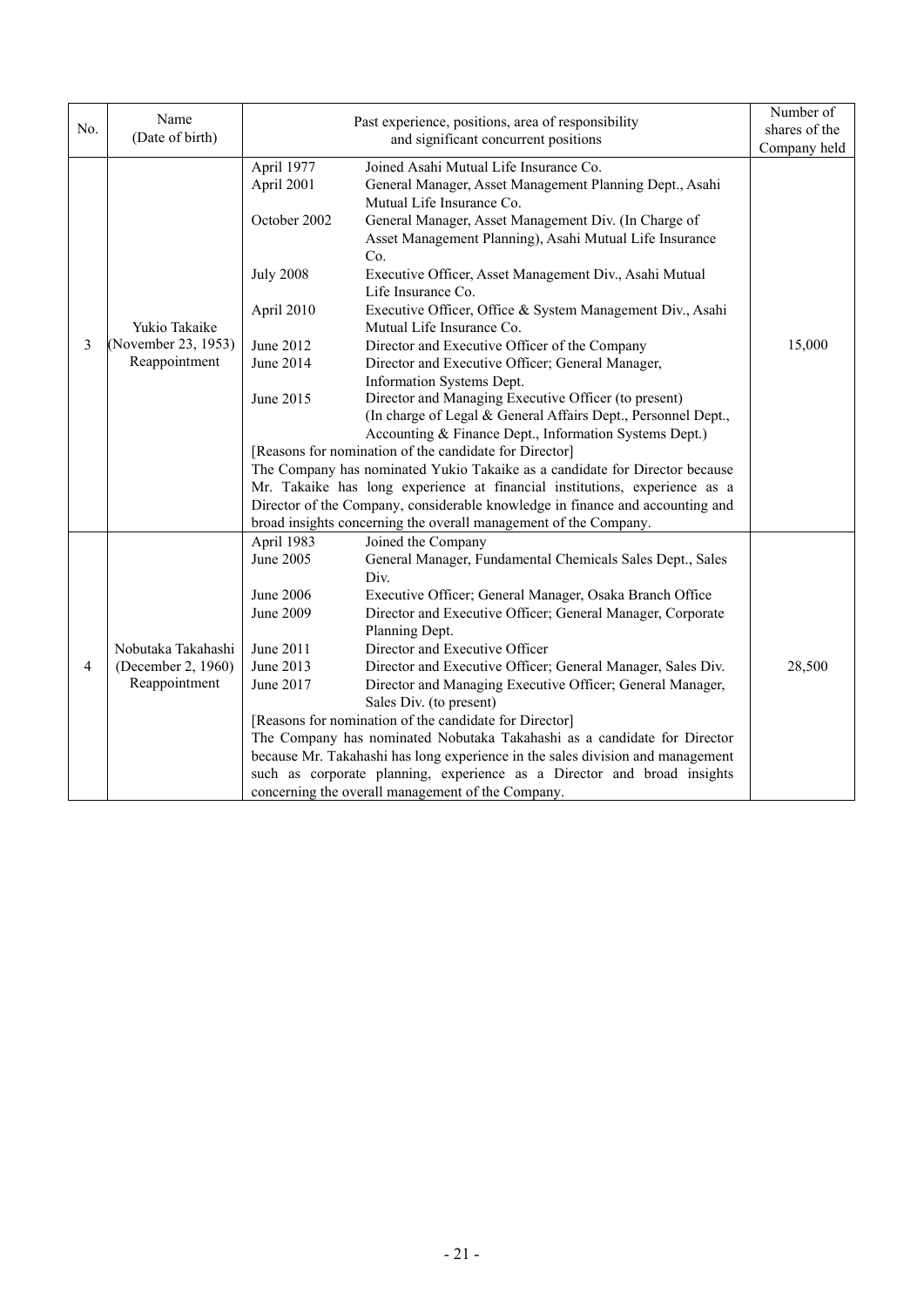|     | Name                                 |                                                           |                                                                                                                                                                                                                                                                                                                                          | Number of     |
|-----|--------------------------------------|-----------------------------------------------------------|------------------------------------------------------------------------------------------------------------------------------------------------------------------------------------------------------------------------------------------------------------------------------------------------------------------------------------------|---------------|
| No. | (Date of birth)                      |                                                           | Past experience, positions, area of responsibility                                                                                                                                                                                                                                                                                       | shares of the |
|     |                                      |                                                           | and significant concurrent positions                                                                                                                                                                                                                                                                                                     | Company held  |
|     |                                      | April 1985<br>April 2002<br><b>June 2006</b><br>June 2007 | Joined the Company<br>General Manager, Mizushima Development Research Lab.<br>Executive Officer; General Manager, Mizushima<br>Development Research Lab.; General Manager, Production<br>Engineering Dept., Mizushima Plant<br>Executive Officer; General Manager, New Products<br>Development Promotion Dept., New Products Development |               |
|     |                                      | June 2009<br>June 2013                                    | Div.<br>Executive Officer; General Manager, Fine Chemicals Sales<br>Dept.-III<br>Executive Officer; General Manager, Production Engineering                                                                                                                                                                                              |               |
|     |                                      |                                                           | Dept., Technical Div.                                                                                                                                                                                                                                                                                                                    |               |
|     | Kazuo Morisaki                       | April 2014                                                | Executive Officer; General Manager, Research Planning<br>Dept., New Products Development Div.                                                                                                                                                                                                                                            |               |
| 5   | (October 4, 1960)<br>Reappointment   | June 2015                                                 | Executive Officer; Deputy General Manager, New Products<br>Development Div.; General Manager, Research Planning<br>Dept.                                                                                                                                                                                                                 | 18,100        |
|     |                                      | April 2017                                                | Executive Officer; Deputy General Manager, New Products<br>Development Div.; General Manager, Development Planning<br>Dept.; General Manager, Market Development Dept.                                                                                                                                                                   |               |
|     |                                      | June 2017                                                 | Director and Executive Officer; General Manager, New<br>Products Development Div.; General Manager, Market<br>Development Dept. (to present)                                                                                                                                                                                             |               |
|     |                                      |                                                           | [Reasons for nomination of the candidate for Director]                                                                                                                                                                                                                                                                                   |               |
|     |                                      |                                                           | The Company has nominated Kazuo Morisaki as a candidate for Director because                                                                                                                                                                                                                                                             |               |
|     |                                      |                                                           | Mr. Morisaki has long experience in new products development and sales                                                                                                                                                                                                                                                                   |               |
|     |                                      |                                                           | divisions as well as experience as a Director of the Company, and broad insights                                                                                                                                                                                                                                                         |               |
|     |                                      |                                                           | in the overall management of the Company.                                                                                                                                                                                                                                                                                                |               |
|     |                                      | April 1981                                                | Joined the Company                                                                                                                                                                                                                                                                                                                       |               |
|     |                                      | April 2002                                                | General Manager, Shibukawa Development Research Lab.                                                                                                                                                                                                                                                                                     |               |
|     |                                      | June 2005                                                 | General Manager, New Products Development Promotion<br>Dept., New Products Development Div.                                                                                                                                                                                                                                              |               |
|     | Fuyuhiko Ishii                       | June 2007                                                 | Executive Officer; Representative Director, Kanto Denka<br>Korea Co., Ltd.                                                                                                                                                                                                                                                               |               |
|     |                                      | June 2009                                                 | Executive Officer; General Manager, Fine Chemicals Sales<br>$Dept.-II$                                                                                                                                                                                                                                                                   |               |
|     |                                      | April 2012                                                | Executive Officer; General Manager, Research & Marketing<br>Management Dept., New Products Development Div.                                                                                                                                                                                                                              |               |
|     |                                      | April 2014                                                | Executive Officer; General Manager, Development &<br>Marketing Dept., New Products Development Div.                                                                                                                                                                                                                                      |               |
| 6   | (December 10, 1958)<br>Reappointment | June 2015                                                 | Executive Officer; Chairman and Managing Director, Kanto<br>Denka Kogyo (Shanghai) Co., Ltd.                                                                                                                                                                                                                                             | 5,300         |
|     |                                      | April 2017                                                | Executive Officer; Chairman, Kanto Denka Kogyo<br>(Shanghai) Co., Ltd.                                                                                                                                                                                                                                                                   |               |
|     |                                      | June 2017                                                 | Director and Executive Officer; General Manager, Technical<br>Div. (to present)                                                                                                                                                                                                                                                          |               |
|     |                                      |                                                           | (In charge of Purchasing Dept.)                                                                                                                                                                                                                                                                                                          |               |
|     |                                      |                                                           | [Reasons for nomination of the candidate for Director]                                                                                                                                                                                                                                                                                   |               |
|     |                                      |                                                           | The Company has nominated Fuyuhiko Ishii as a candidate for Director because                                                                                                                                                                                                                                                             |               |
|     |                                      |                                                           | Mr. Ishii has long experience in new products development and sales divisions as                                                                                                                                                                                                                                                         |               |
|     |                                      |                                                           | well as experience as a Director of the Company, and the Company's overseas                                                                                                                                                                                                                                                              |               |
|     |                                      |                                                           | subsidiary and broad insights in the overall management of the Company.                                                                                                                                                                                                                                                                  |               |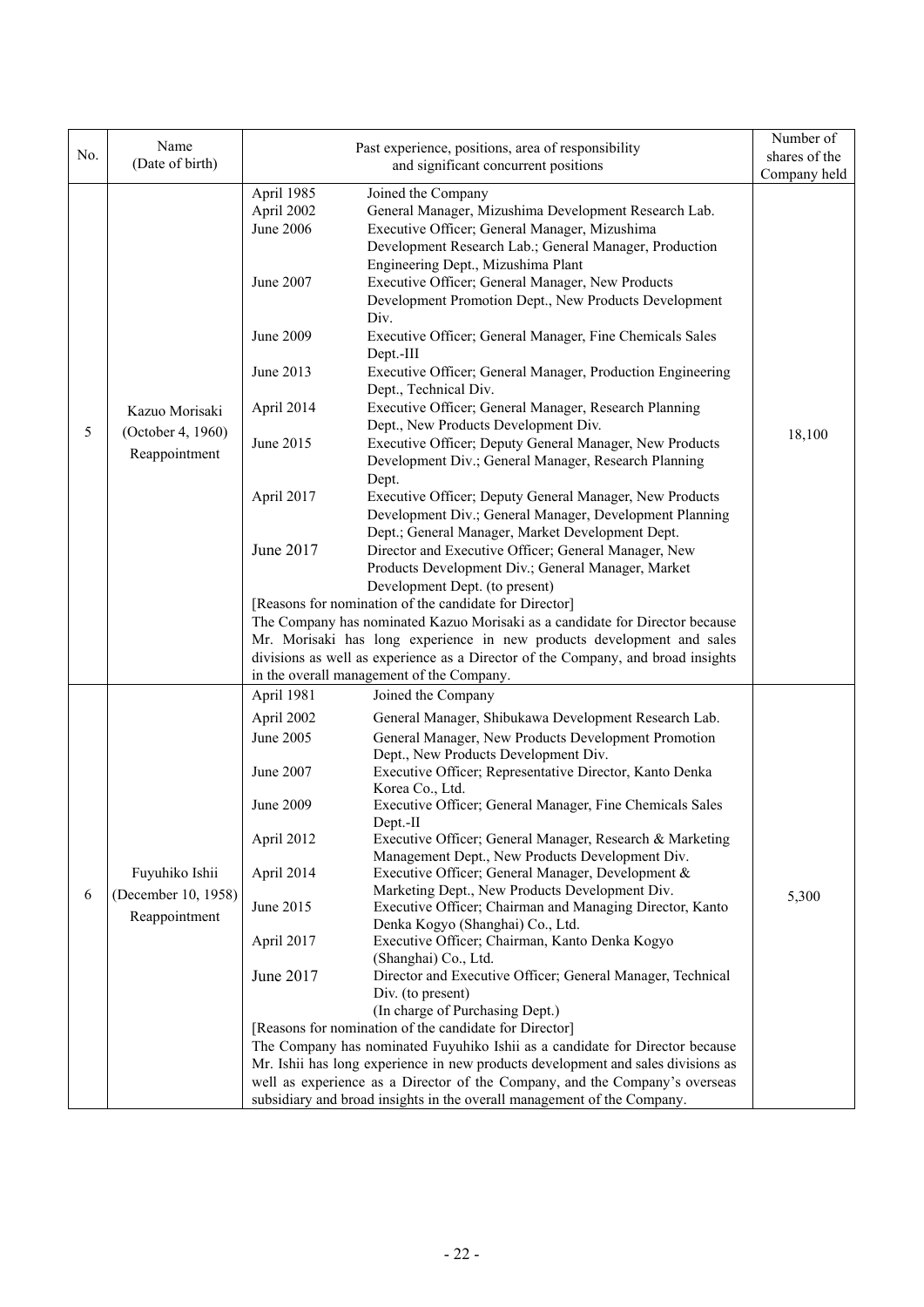| No. | Name<br>(Date of birth)                                          |                                   | Past experience, positions, area of responsibility                                                                                                                | Number of<br>shares of the |
|-----|------------------------------------------------------------------|-----------------------------------|-------------------------------------------------------------------------------------------------------------------------------------------------------------------|----------------------------|
|     |                                                                  |                                   | and significant concurrent positions                                                                                                                              | Company held               |
|     |                                                                  | April 1987                        | Joined The Dai-Ichi Kangyo Bank, Ltd. (currently Mizuho<br>Bank, Ltd.)                                                                                            |                            |
|     |                                                                  | March 2003                        | General Manager of Tottori Branch, Mizuho Bank, Ltd.                                                                                                              |                            |
|     |                                                                  | May 2005                          | Deputy General Manager, Consulting Coordination                                                                                                                   |                            |
|     |                                                                  |                                   | Department, Mizuho Bank, Ltd.                                                                                                                                     |                            |
|     |                                                                  | April 2008                        | Deputy General Manager, Branch Department, Mizuho Bank,<br>Ltd.                                                                                                   |                            |
|     |                                                                  | April 2010                        | General Manager, Unit No. 8 of Branch Department, Mizuho<br>Bank, Ltd.                                                                                            |                            |
|     | Takeaki Yajima                                                   | April 2012                        | General Manager of Tachikawa Branch, Mizuho Bank, Ltd.                                                                                                            |                            |
| 7   | (April 20, 1963)<br>New appointment                              | April 2014                        | General Manager, Branch Banking Department No. 2, Mizuho                                                                                                          | $\theta$                   |
|     |                                                                  |                                   | Bank, Ltd.                                                                                                                                                        |                            |
|     |                                                                  | April 2015                        | General Manager, Tokyo Main Office Department No. 1,<br>Mizuho Bank, Ltd.                                                                                         |                            |
|     |                                                                  | <b>June 2018</b>                  | Corporate Adviser of the Company (to present)                                                                                                                     |                            |
|     |                                                                  |                                   | [Reasons for nomination of the candidate for Director]                                                                                                            |                            |
|     |                                                                  |                                   | The Company has nominated Takeaki Yajima as a candidate for Director because                                                                                      |                            |
|     |                                                                  |                                   | Mr. Yajima has long experience at financial institutions, considerable knowledge<br>in finance and accounting and broad insights in the overall management of the |                            |
|     |                                                                  | Company.                          |                                                                                                                                                                   |                            |
|     |                                                                  | April 1987                        | Admitted as Attorney-at-Law                                                                                                                                       |                            |
|     | Hideki Matsui<br>(July 9, 1962)<br>Reappointment<br>Outside      | April 1987                        | Joined Marunouchi Sogo Law Office                                                                                                                                 |                            |
|     |                                                                  | October 2006                      | Outside Auditor, Kanebo Cosmetics Inc.                                                                                                                            |                            |
|     |                                                                  | September 2011                    | Co-Representative Attorney-at-law, Marunouchi Sogo Law                                                                                                            |                            |
|     |                                                                  |                                   | Office (to present)                                                                                                                                               |                            |
|     |                                                                  | June 2015                         | Outside Director of the Company (to present)                                                                                                                      |                            |
| 8   |                                                                  | [Significant concurrent position] | Co-Representative Attorney-at-law, Marunouchi Sogo Law Office                                                                                                     | $\theta$                   |
|     |                                                                  |                                   | [Reasons for nomination of the candidate for Outside Director]                                                                                                    |                            |
|     |                                                                  |                                   | Although he has not been involved in corporate management other than as an                                                                                        |                            |
|     |                                                                  |                                   | outside officer, the Company has nominated Hideki Matsui as a candidate for                                                                                       |                            |
|     |                                                                  |                                   | Outside Director because Mr. Matsui has engaged in corporate legal affairs as an                                                                                  |                            |
|     |                                                                  |                                   | attorney-at-law for many years, and the Company expects him to utilize his                                                                                        |                            |
|     |                                                                  |                                   | experience and broad insights for the management of the Company.                                                                                                  |                            |
|     |                                                                  | November 1979                     | Joined Daiichi Audit Corporation (current Ernst & Young<br>ShinNihon LLC)                                                                                         |                            |
|     | Masaharu Sugiyama<br>(June 20, 1954)<br>Reappointment<br>Outside | August 1983                       | Registered as Certified Public Accountant (CPA)                                                                                                                   |                            |
|     |                                                                  | May 2002                          | Representative Partner (current Senior Partner), Ernst &<br>Young ShinNihon LLC                                                                                   |                            |
|     |                                                                  | August 2008                       | Councilor of Employee Council, Ernst & Young ShinNihon<br><b>LLC</b>                                                                                              |                            |
|     |                                                                  | August 2010                       | Audit Commissioner, Ernst & Young ShinNihon LLC                                                                                                                   |                            |
|     |                                                                  | August 2013                       | Chairman of Audit Committee, Ernst & Young ShinNihon                                                                                                              |                            |
| 9   |                                                                  | August 2014                       | <b>LLC</b><br>Vice-Chairman of Employee Council, Ernst & Young                                                                                                    | $\overline{0}$             |
|     |                                                                  |                                   | ShinNihon LLC                                                                                                                                                     |                            |
|     |                                                                  | June 2016                         | Outside Director of the Company (to present)                                                                                                                      |                            |
|     |                                                                  |                                   | [Reasons for nomination of the candidate for Outside Director]                                                                                                    |                            |
|     |                                                                  |                                   | Although he has not been involved in corporate management other than as an<br>outside officer, the Company has nominated Masaharu Sugiyama as a candidate         |                            |
|     |                                                                  |                                   | for Outside Director because Mr. Sugiyama has engaged in corporate accounting                                                                                     |                            |
|     |                                                                  |                                   | for many years as a Certified Public Accountant, and the Company expects him                                                                                      |                            |
|     |                                                                  |                                   | to utilize his experience and broad insights for the management of the Company.                                                                                   |                            |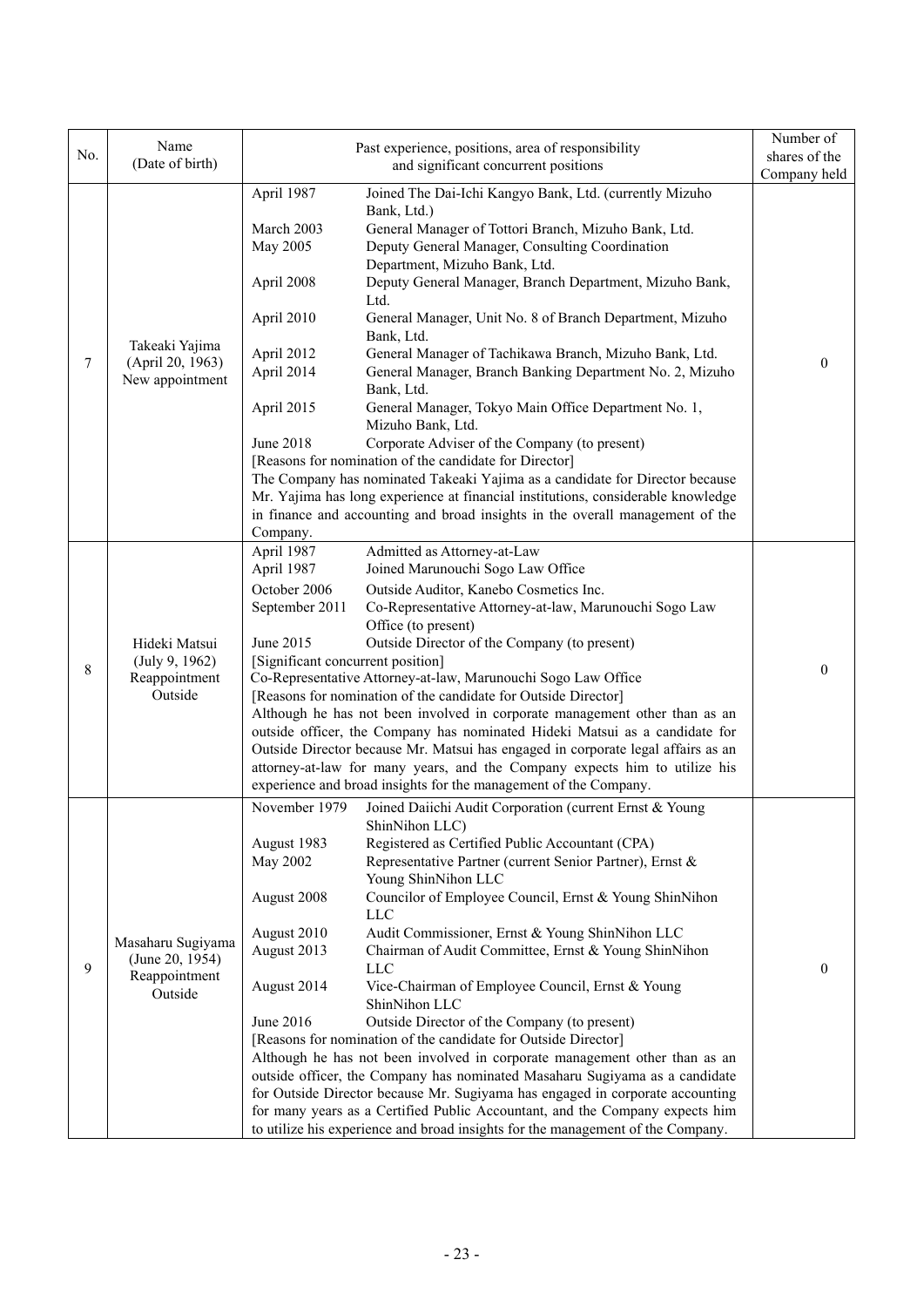### (Notes)

- 1. Hideki Matsui and Masaharu Sugiyama are both candidates for Outside Director and candidates for independent officer as stipulated by the rules of the Tokyo Stock Exchange.
- 2. Although Hideki Matsui belongs to the Marunouchi Sogo Law Office, with which the Company has a legal advisory retainer contract and to which it pays fees for legal services provided by attorneys, the Company paid only about ¥3 million for the fiscal year ended March 31, 2018, and this amount does not affect the independence of Mr. Matsui either from the Company or from the law office.
- 3. Although Masaharu Sugiyama belonged to Ernst & Young ShinNihon LLC, which is the Company's accounting auditor, he retired from the audit firm in June 2016. Although the Company pays compensation for audits conducted by the firm, the Company paid only ¥36 million for the fiscal year ended March 31, 2018, and this amount does not affect the independence of Mr. Sugiyama either from the Company or from the audit firm. Mr. Sugiyama has not been in charge of audits of the Company.
- 4. The Company has an agreement with Hideki Matsui and Masaharu Sugiyama to limit their liability as Outside Director on the basis of the provisions of Article 427, Paragraph 1, of the Companies Act with the liability limit set forth in the relevant law. In case Mr. Matsui and Mr. Sugiyama are elected as Outside Directors and assume office as such, the Company plans to continue to enter into a similar agreement with them.
- 5. The term of office of Hideki Matsui and Masaharu Sugiyama as Outside Directors of the Company upon the conclusion of this General Meeting of Shareholders will be three years and two years, respectively.